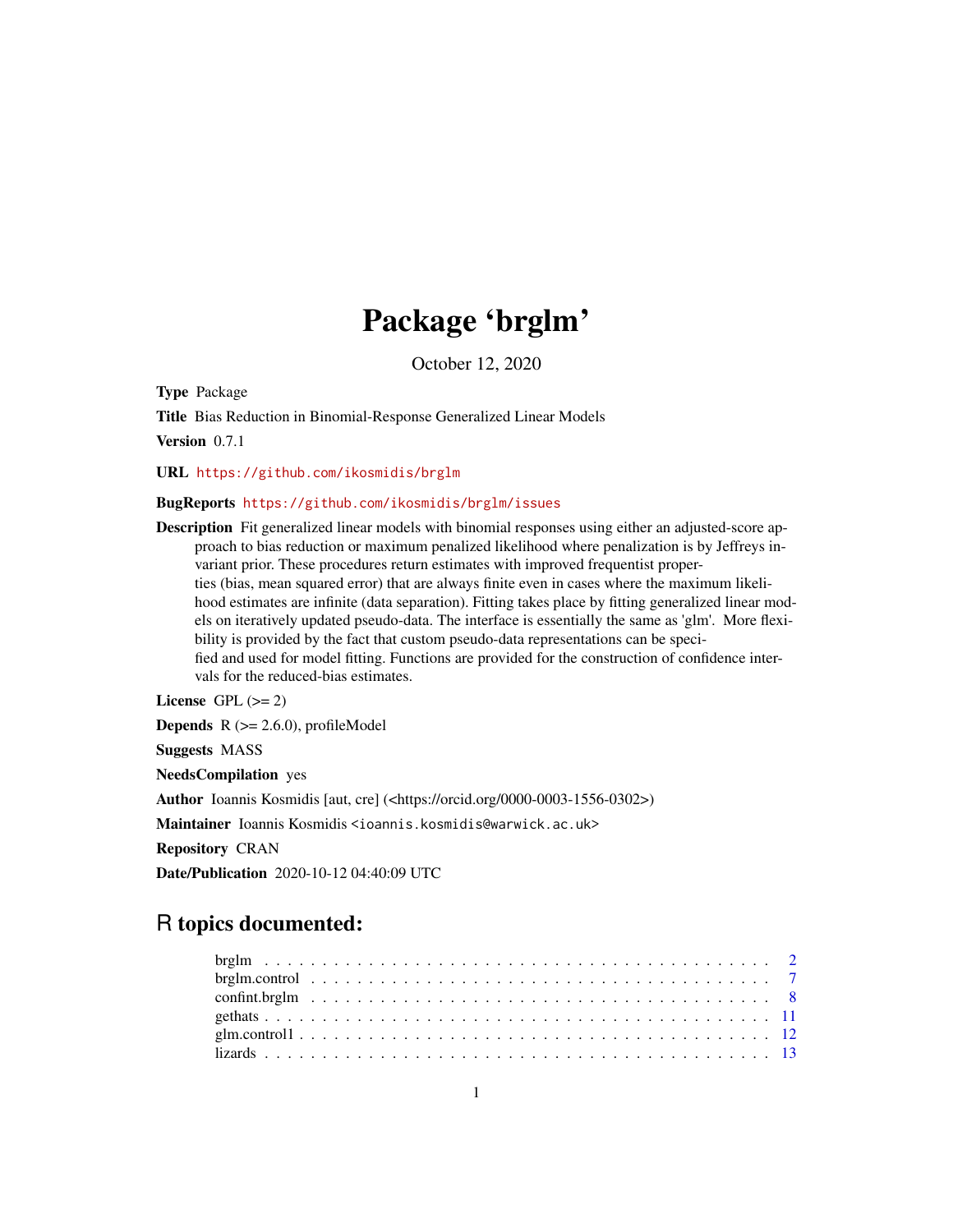#### <span id="page-1-0"></span> $2$  brglm

<span id="page-1-1"></span>brglm *Bias reduction in Binomial-response GLMs*

#### <span id="page-1-2"></span>Description

Fits binomial-response GLMs using the bias-reduction method developed in Firth (1993) for the removal of the leading  $(O(n^{-1}))$  term from the asymptotic expansion of the bias of the maximum likelihood estimator. Fitting is performed using pseudo-data representations, as described in Kosmidis (2007, Chapter 5). For estimation in binomial-response GLMs, the bias-reduction method is an improvement over traditional maximum likelihood because:

- the bias-reduced estimator is second-order unbiased and has smaller variance than the maximum likelihood estimator and
- the resulting estimates and their corresponding standard errors are always finite while the maximum likelihood estimates can be infinite (in situations where complete or quasi separation occurs).

#### Usage

```
brglm(formula, family = binomial, data, weights, subset, na.action,
     start = NULL, etastart, mustart, offset,
     control.glm = glm.contrib(...), model = TRUE, method = "brglm.fit".pl = FALSE, x = FALSE, y = TRUE, contrasts = NULL,control.brglm = brglm.contrib(...), ...
```

```
brglm.fit(x, y, weights = rep(1, nobs), start = NULL, etastart = NULL,
         mustart = NULL, offset = rep(0, nobs), family = binomial(),
         control = glm.contrib(), control.brglm = brglm.contrib(),
         intercept = TRUE, p1 = FALSE)
```
#### Arguments

| formula   | as in $g1m$ .                                                                                                         |
|-----------|-----------------------------------------------------------------------------------------------------------------------|
| family    | as in glm. brglm currently supports only the "binomial" family with links<br>"logit", "probit", "cloglog", "cauchit". |
| data      | as in $g \, \text{Im}$ .                                                                                              |
| weights   | as in $g \, \text{Im}$ .                                                                                              |
| subset    | as in $g \, \text{Im}$ .                                                                                              |
| na.action | as in $g \, \text{Im}$ .                                                                                              |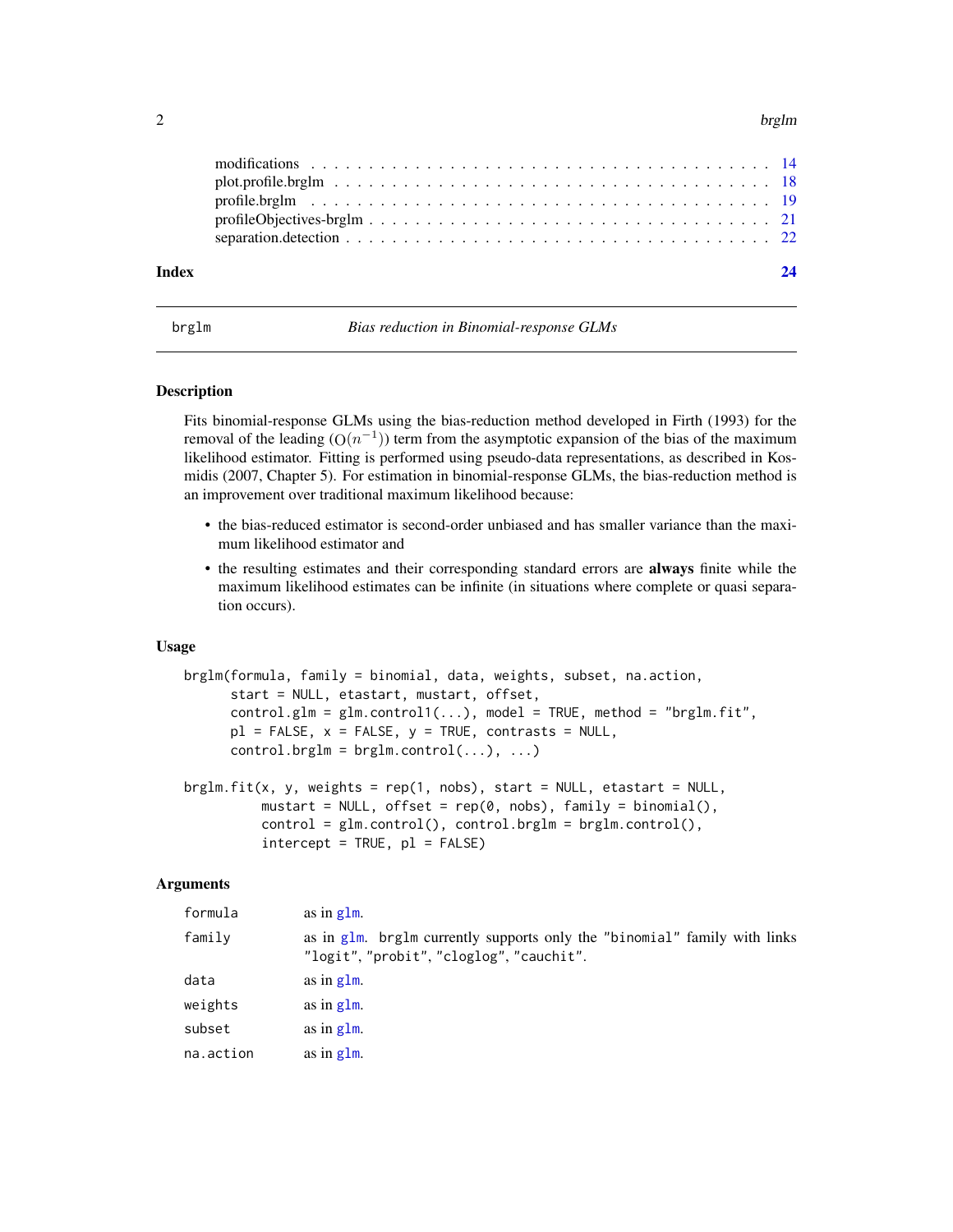#### <span id="page-2-0"></span>brglm 3

| start         | as in $g1m$ .                                                                                                                                                                                                                                                                                                                                                              |
|---------------|----------------------------------------------------------------------------------------------------------------------------------------------------------------------------------------------------------------------------------------------------------------------------------------------------------------------------------------------------------------------------|
| etastart      | as in $g1m$ .                                                                                                                                                                                                                                                                                                                                                              |
| mustart       | as in $g1m$ .                                                                                                                                                                                                                                                                                                                                                              |
| offset        | as in glm.                                                                                                                                                                                                                                                                                                                                                                 |
| control.glm   | control.glm replaces the control argument in $g\ln b$ ut essentially does the<br>same job. It is a list of parameters to control glm. fit. See the documentation<br>of glm. control1 for details.                                                                                                                                                                          |
| control       | same as in $g1m$ . Only available to brg1m. fit.                                                                                                                                                                                                                                                                                                                           |
| intercept     | as in $g1m$ .                                                                                                                                                                                                                                                                                                                                                              |
| model         | as in $g1m$ .                                                                                                                                                                                                                                                                                                                                                              |
| method        | the method to be used for fitting the model. The default method is "brglm. fit",<br>which uses either the modified-scores approach to estimation or maximum pe-<br>nalized likelihood (see the p1 argument below). The standard g1m methods<br>"glm.fit" for maximum likelihood and "model.frame" for returning the model<br>frame without any fitting, are also accepted. |
| pl            | a logical value indicating whether the model should be fitted using maximum<br>penalized likelihood, where the penalization is done using Jeffreys invariant<br>prior, or using the bias-reducing modified scores. It is only used when method =<br>"brglm.fit". The default value is FALSE (see also the Details section).                                                |
| X             | as in glm.                                                                                                                                                                                                                                                                                                                                                                 |
| У             | as in $g1m$ .                                                                                                                                                                                                                                                                                                                                                              |
| contrasts     | as in $g1m$ .                                                                                                                                                                                                                                                                                                                                                              |
| control.brglm | a list of parameters for controlling the fitting process when method = "brglm.fit".<br>See documentation of brg1m. control for details.                                                                                                                                                                                                                                    |
| $\cdots$      | further arguments passed to or from other methods.                                                                                                                                                                                                                                                                                                                         |

# Details

brglm.fit is the workhorse function for fitting the model using either the bias-reduction method or maximum penalized likelihood. If method = "glm.fit", usual maximum likelihood is used via [glm.fit](#page-0-0).

The main iteration of brglm. fit consists of the following steps:

- 1. Calculate the diagonal components of the hat matrix (see [gethats](#page-10-1) and [hatvalues](#page-0-0)).
- 2. Obtain the pseudo-data representation at the current value of the parameters (see [modifications](#page-13-1) for more information).
- 3. Fit a local GLM, using [glm.fit](#page-0-0) on the pseudo data.
- 4. Adjust the quadratic weights to agree with the original binomial totals.

Iteration is repeated until either the iteration limit has been reached or the sum of the absolute values of the modified scores is less than some specified positive constant (see the br.maxit and br.epsilon arguments in [brglm.control](#page-6-1)).

The default value (FALSE) of pl, when method = "brglm.fit", results in estimates that are free of any  $O(n^{-1})$  terms in the asymptotic expansion of their bias. When p1 = TRUE bias-reduction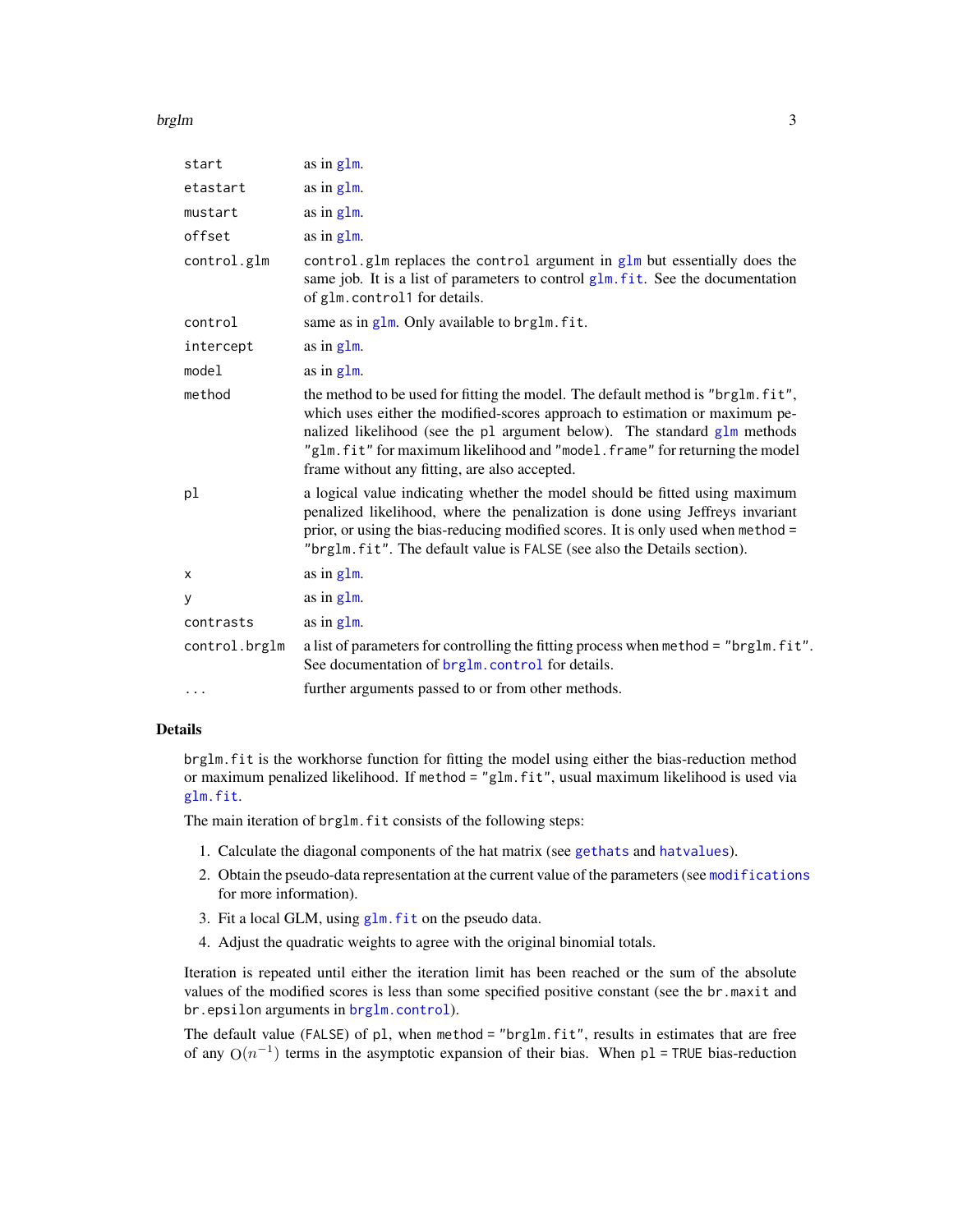<span id="page-3-0"></span>is again achieved but generally not at such order of magnitude. In the case of logistic regression the value of pl is irrelevant since maximum penalized likelihood and the modified-scores approach coincide for natural exponential families (see Firth, 1993).

For other language related details see the details section in [glm](#page-0-0).

#### Value

[brglm](#page-1-1) returns an object of class "brglm". A "brglm" object inherits first from "glm" and then from "lm" and is a list containing the following components:

```
coefficients as in glm.
glm.
glm.
effects as in glm.
glm.
glm.
qr as in g1m.
glm.
linear.predictors
             as in glm.
deviance glm}.aic glm} \text{ (see Details)}.glm.
glm.
weights glm}.glm.
glm.
df. null as in g1m.
y as in glm.
glm.
boundary glm}.Modified Scores the vector of the modified scores for the parameters at the final iteration. If p1 =TRUE they are the derivatives of the penalized likelihood at the final iteration.
FisherInfo the Fisher information matrix evaluated at the resulting estimates. Only avail-
             able when method = "brglm.fit".
hats the diagonal elements of the hat matrix. Only available when method = "brglm.fit"
nIter the number of iterations that were required until convergence. Only available
             when method = "brglm.fit".
cur.model a list with components ar and at which contains the values of the additive mod-
             ifications to the responses (y) and to the binomial totals (prior.weights) at the
             resulting estimates (see modifications for more information). Only available
             when method = "brglm.fit".
```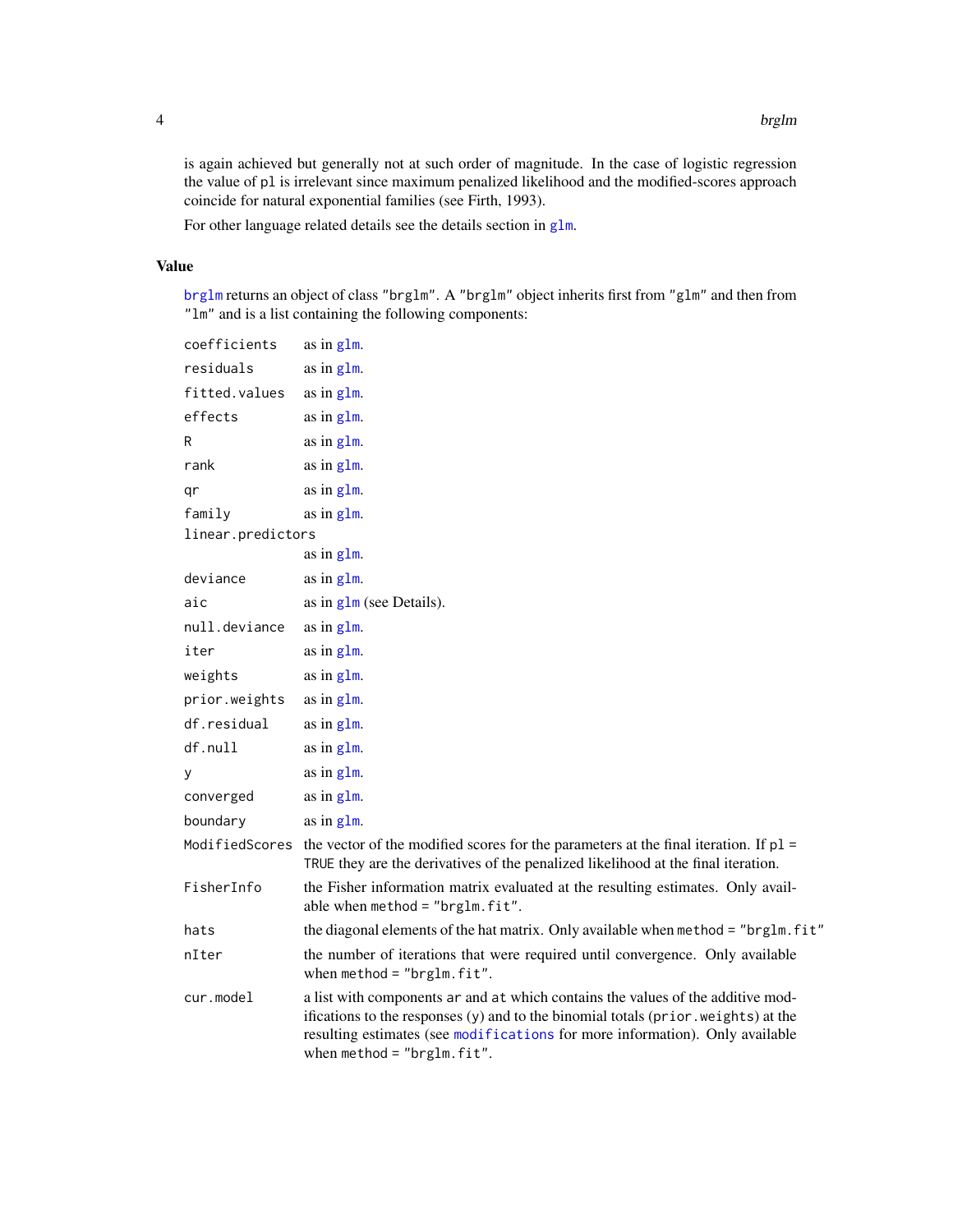#### <span id="page-4-0"></span>brglm 5

| model         | as in glm.                                                                                                              |
|---------------|-------------------------------------------------------------------------------------------------------------------------|
| call          | as in $g1m$ .                                                                                                           |
| formula       | as in $g1m$ .                                                                                                           |
| terms         | as in $g1m$ .                                                                                                           |
| data          | as in $g1m$ .                                                                                                           |
| offset        | as in $g1m$ .                                                                                                           |
| control.glm   | as control in the result of $g1m$ .                                                                                     |
| control.brglm | the control. brglm argument that was passed to brglm. Only available when<br>$method = "brglm.fit".$                    |
| method        | the method used for fitting the model.                                                                                  |
| contrasts     | as in glm.                                                                                                              |
| xlevels       | as in $g1m$ .                                                                                                           |
| рl            | logical having the same value with the pl argument passed to brglm.<br>Only<br>available when method = " $brglm.fit$ ". |

# Warnings

1. It is not advised to use methods associated with model comparison ([add1](#page-0-0), [drop1](#page-0-0), [anova](#page-0-0), etc.) on objects of class "brglm". Model comparison when estimation is performed using the modified scores or the penalized likelihood is an on-going research topic and will be implemented as soon as it is concluded.

2. The use of Akaike's information criterion (AIC) for model selection when method = "brglm.fit" is asymptotically valid, because the log-likelihood derivatives dominate the modification (in terms of asymptotic order).

#### Note

1. Supported methods for objects of class "brglm" are:

- [print](#page-0-0)through print.brglm.
- [summary](#page-0-0)through summary.brglm.
- [coefficients](#page-0-0)inherited from the "glm" class.
- [vcov](#page-0-0)inherited from the"glm" class.
- [predict](#page-0-0)inherited from the"glm" class.
- [residuals](#page-0-0)inherited from the"glm" class.
- and other methods that apply to objects of class "glm"

2. A similar implementation of the bias-reduction method could be done for every GLM, following Kosmidis (2007) (see also Kosmidis and Firth, 2009). The full set of families and links will be available in a future version. However, bias-reduction is not generally beneficial as it is in the binomial family and it could cause inflation of the variance (see Firth, 1993).

3. Basically, the differences between maximum likelihood, maximum penalized likelihood and the modified scores approach are more apparent in small sample sizes, in sparse data sets and in cases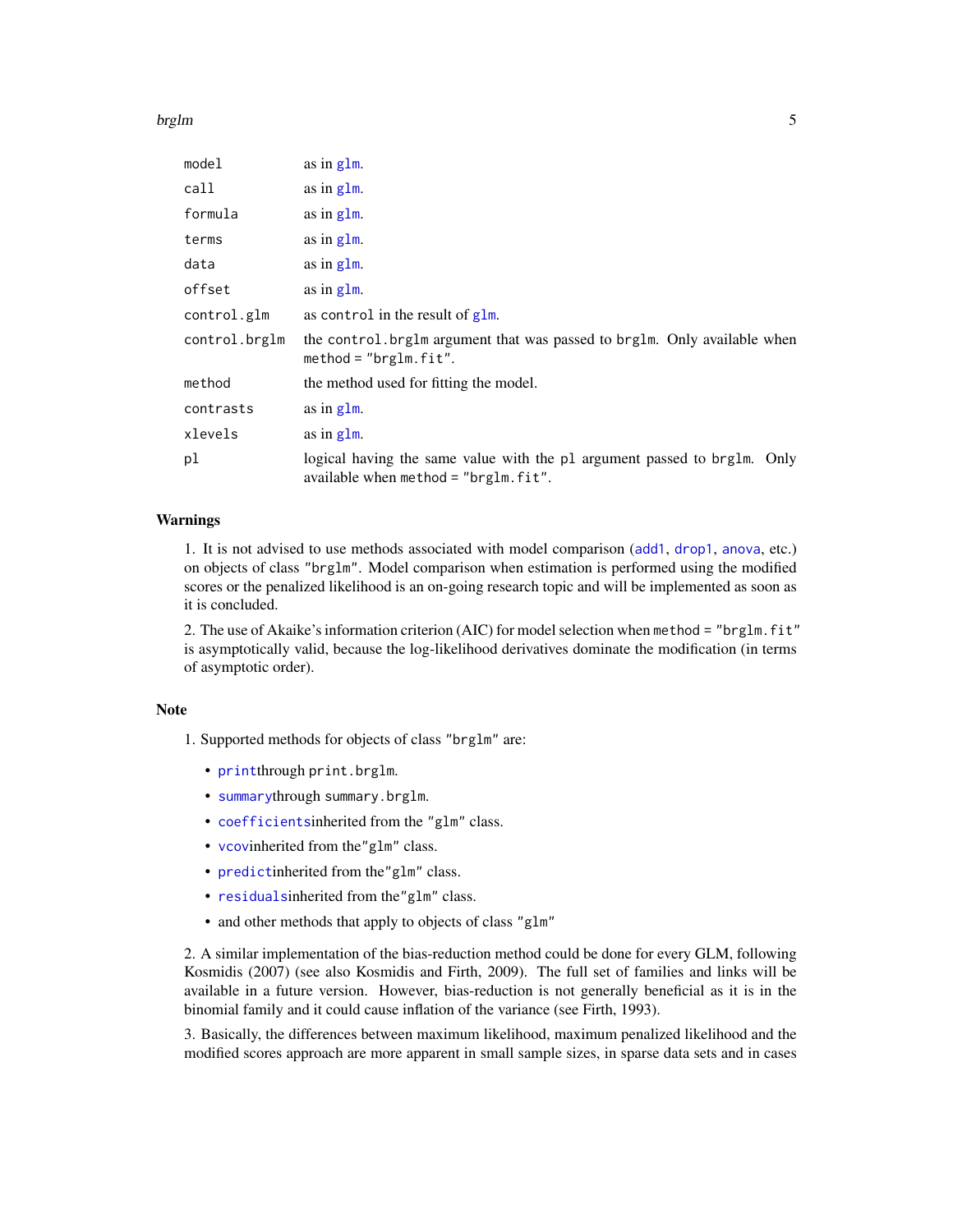<span id="page-5-0"></span>where complete or quasi-complete separation occurs. Asymptotically (as  $n$  goes to infinity), the three different approaches are equivalent to first order.

4. When an offset is not present in the model, the modified-scores based estimates are usually smaller in magnitude than the corresponding maximum likelihood estimates, shrinking towards the origin of the scale imposed by the link function. Thus, the corresponding estimated asymptotic standard errors are also smaller.

The same is true for the maximum penalized likelihood estimates when for example, the logit (where the maximum penalized likelihood and modified-scores approaches coincide) or the probit links are used. However, generally the maximum penalized likelihood estimates do not shrink towards the origin. In terms of mean-value parameterization, in the case of maximum penalized likelihood the fitted probabilities would shrink towards the point where the Jeffreys prior is maximized or equivalently where the quadratic weights are simultaneously maximized (see Kosmidis, 2007).

5. Implementations of the bias-reduction method for logistic regressions can also be found in the logistf package. In addition to the obvious advantage of brg1m in the range of link functions that can be used ("logit", "probit", "cloglog" and "cauchit"), brglm is also more efficient computationally. Furthermore, for any user-specified link function (see the Example section of  $fami1y$ ), the user can specify the corresponding pseudo-data representation to be used within brglm (see [modifications](#page-13-1) for details).

#### Author(s)

Ioannis Kosmidis, <ioannis.kosmidis@warwick.ac.uk>

#### References

Kosmidis, I. and Firth, D. (2020). Jeffreys-prior penalty, finiteness and shrinkage in binomialresponse generalized linear models. *Biometrika*. <https://doi.org/10.1093/biomet/asaa052>

Bull, S. B., Lewinger, J. B. and Lee, S. S. F. (2007). Confidence intervals for multinomial logistic regression in sparse data. *Statistics in Medicine* 26, 903–918.

Firth, D. (1992) Bias reduction, the Jeffreys prior and GLIM. In *Advances in GLIM and statistical modelling: Proceedings of the GLIM 92 conference, Munich*, Eds. L.~Fahrmeir, B.~Francis, R.~Gilchrist and G.Tutz, pp. 91–100. New York: Springer.

Firth, D. (1992) Generalized linear models and Jeffreys priors: An iterative generalized leastsquares approach. In *Computational Statistics I*, Eds. Y. Dodge and J. Whittaker. Heidelberg: Physica-Verlag.

Firth, D. (1993). Bias reduction of maximum likelihood estimates. *Biometrika* 80, 27–38.

Heinze, G. and Schemper, M. (2002). A solution to the problem of separation in logistic regression. *Statistics in Medicine* 21, 2409–2419.

Kosmidis, I. (2007). Bias reduction in exponential family nonlinear models. *PhD Thesis*, Department of Statistics, University of Warwick.

Kosmidis, I. and Firth, D. (2009). Bias reduction in exponential family nonlinear models. *Biometrika* 96, 793–804.

#### See Also

[glm](#page-0-0), [glm.fit](#page-0-0)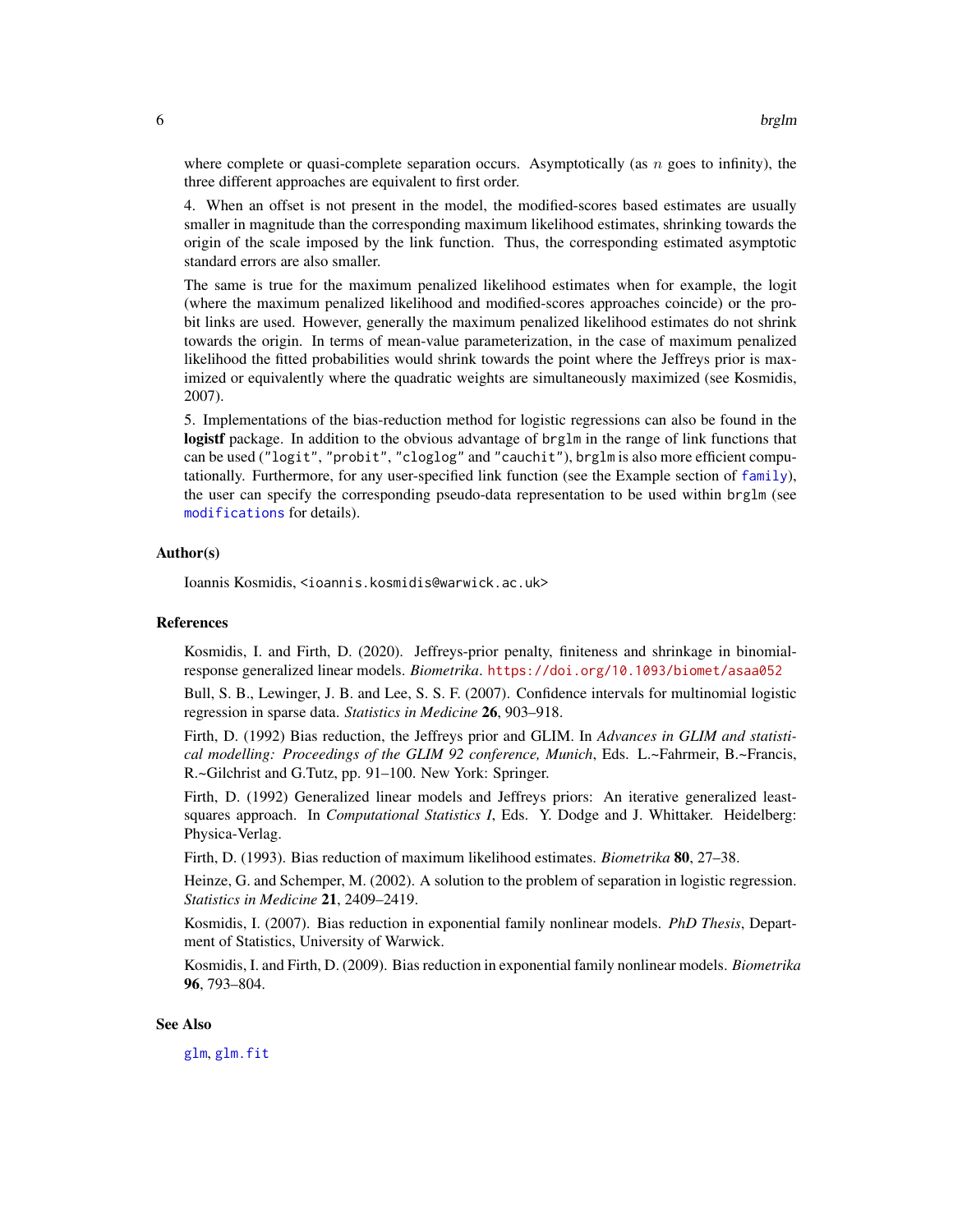# <span id="page-6-0"></span>brglm.control 7

#### Examples

```
## Begin Example
data(lizards)
# Fit the GLM using maximum likelihood
lizards.glm <- brglm(cbind(grahami, opalinus) ~ height + diameter +
                  light + time, family = binomial(logit), data=lizards,
                  method = "glm.fit")# Now the bias-reduced fit:
lizards.brglm <- brglm(cbind(grahami, opalinus) ~ height + diameter +
                 light + time, family = binomial(logit), data=lizards,
                  method = "brglm.fit")lizards.glm
lizards.brglm
# Other links
update(lizards.brglm, family = binomial(probit))
update(lizards.brglm, family = binomial(cloglog))
update(lizards.brglm, family = binomial(cauchit))
# Using penalized maximum likelihood
update(lizards.brglm, family = binomial(probit), pl = TRUE)
update(lizards.brglm, family = binomial(cloglog), pl = TRUE)
update(lizards.brglm, family = binomial(cauchit), pl = TRUE)
```
<span id="page-6-1"></span>brglm.control *Auxiliary for Controlling BRGLM Fitting*

# Description

Auxiliary function as user interface for [brglm](#page-1-1) fitting. Typically only used when calling brglm or brglm.fit.

#### Usage

```
brglm.control(br.epsilon = 1e-08, br.maxit = 100, br.trace=FALSE,
             br.consts = NULL, ...
```
#### Arguments

| br.epsilon | positive convergence tolerance for the iteration described in brglm. fit.        |
|------------|----------------------------------------------------------------------------------|
| br.maxit   | integer giving the maximum number of iterations for the iteration in brg1m, fit. |
| br.trace   | logical indicating if output should be prooduced for each iteration.             |
| br.consts  | a (small) positive constant or a vector of such.                                 |
|            | further arguments passed to or from other methods.                               |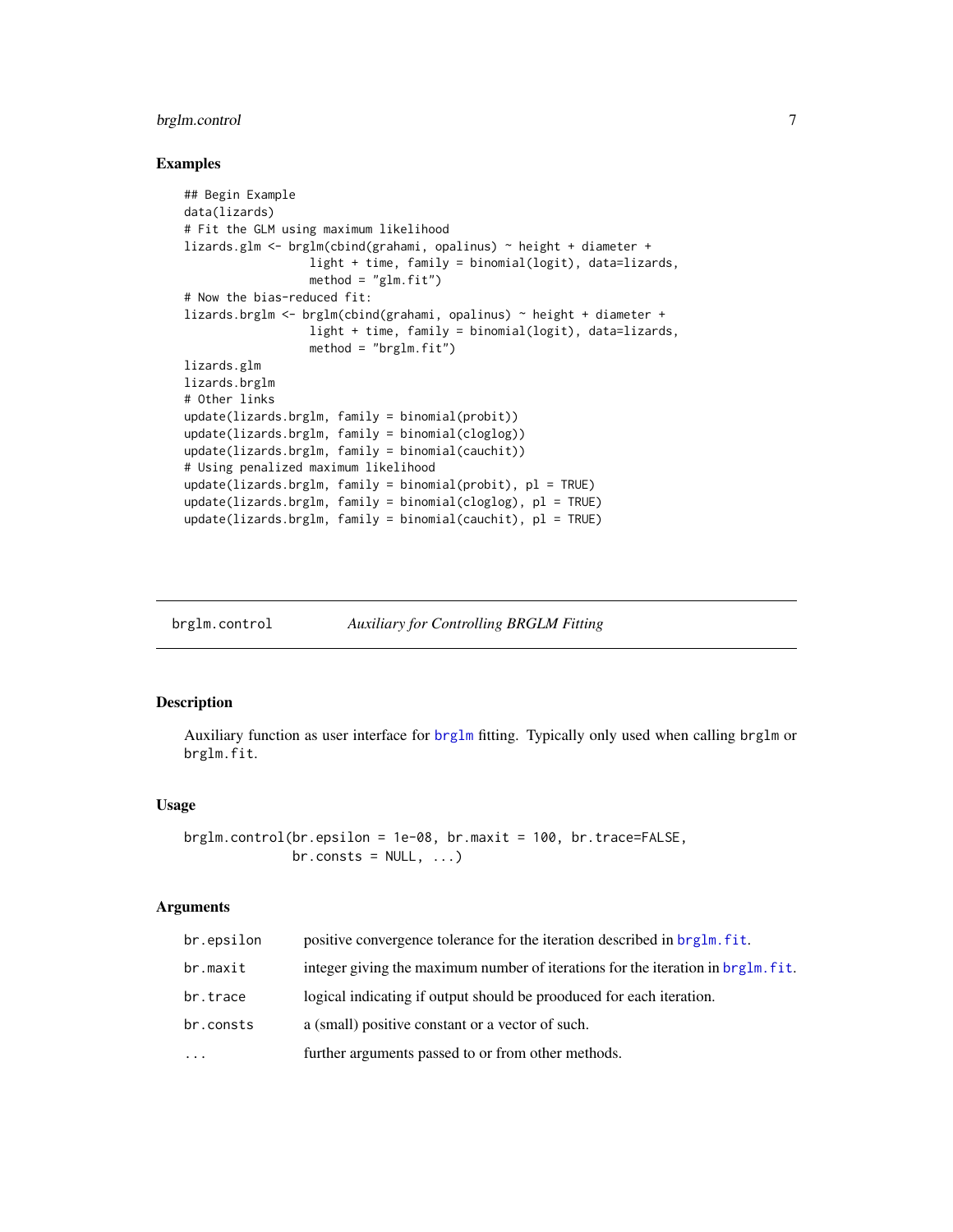#### Details

If br.trace=TRUE then for each iteration the iteration number and the current value of the modified scores is [cat](#page-0-0)'ed. If br.consts is specified then br.consts is added to the original binomial counts and 2\*br.consts. Then the model is fitted to the adjusted data to provide starting values for the iteration in [brglm.fit](#page-1-2). If br.consts = NULL (default) then [brglm.fit](#page-1-2) adjusts the responses and totals by "number of parameters"/"number of observations" and twice that, respectively.

# Value

A list with the arguments as components.

#### Author(s)

Ioannis Kosmidis, <ioannis.kosmidis@warwick.ac.uk>

# References

Kosmidis, I. and Firth, D. (2020). Jeffreys-prior penalty, finiteness and shrinkage in binomialresponse generalized linear models. *Biometrika*. <https://doi.org/10.1093/biomet/asaa052>

Kosmidis, I. (2007). Bias reduction in exponential family nonlinear models. *PhD Thesis*, Department of Statistics, University of Warwick.

#### See Also

[brglm.fit](#page-1-2), the fitting procedure used by [brglm](#page-1-1).

<span id="page-7-1"></span>

| confint.brglm | Computes confidence intervals of parameters for bias-reduced estima-<br>tion |
|---------------|------------------------------------------------------------------------------|
|               |                                                                              |

#### Description

Computes confidence intervals for one or more parameters when estimation is performed using [brglm](#page-1-1). The resulting confidence intervals are based on manipulation of the profiles of the deviance, the penalized deviance and the modified score statistic (see [profileObjectives](#page-20-1)).

#### Usage

```
## S3 method for class 'brglm'
confint(object, parm = 1: length(coef(object)), level = 0.95,verbose = TRUE, endpoint.tolerance = 0.001,
       max.zoom = 100, zero.bound = 1e-08, stepsize = 0.5,
        stdn = 5, gridsize = 10, scale = FALSE, method = "smooth",
        ci.method = "union", n.interpolations = 100, ...)
## S3 method for class 'profile.brglm'
confint(object, parm, level = 0.95, method = "smooth",
```
<span id="page-7-0"></span>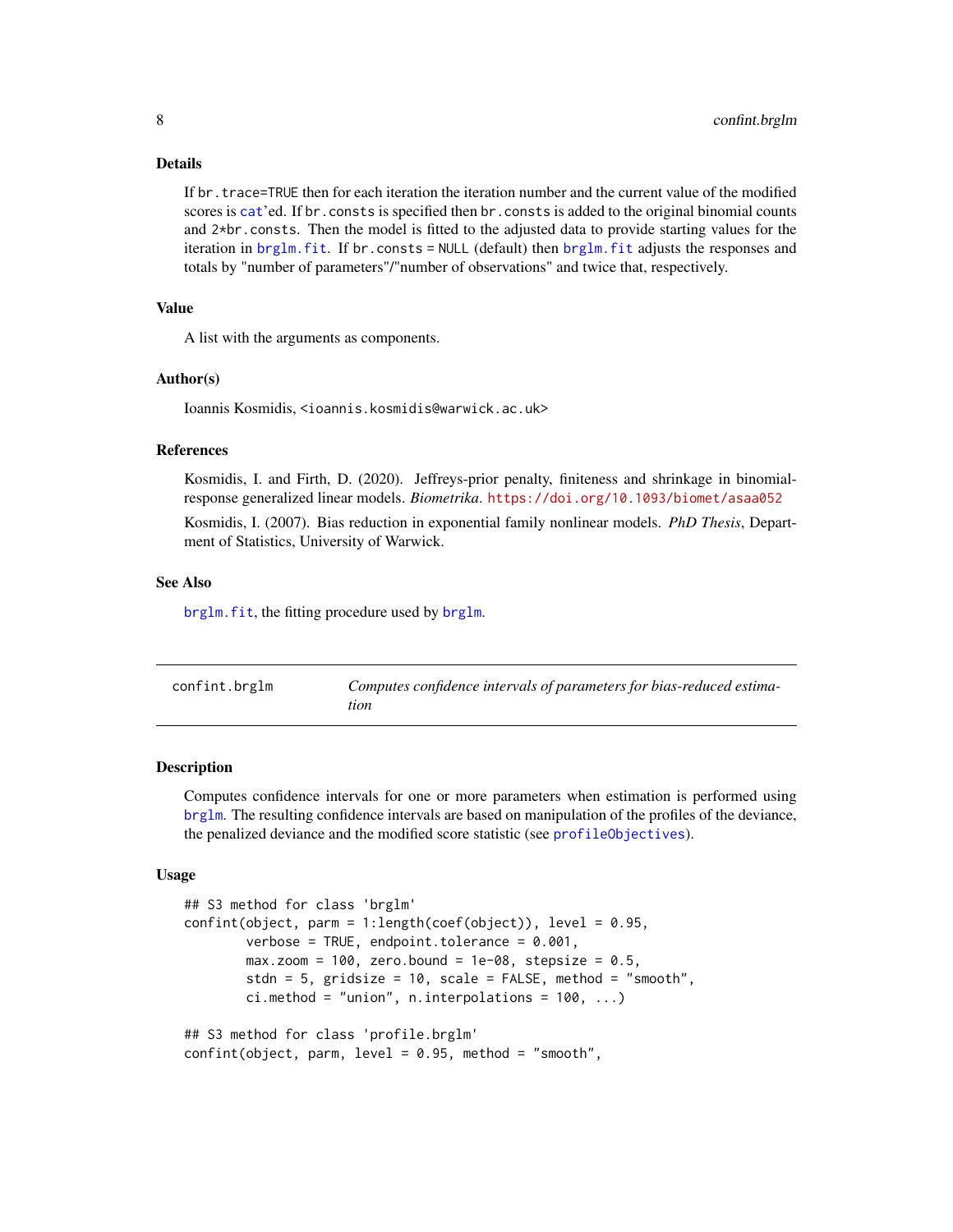```
ci. method = "union", endpoint.tolerance = 0.001,
max.zoom = 100, n.interpolations = 100, verbose = TRUE,
...)
```
#### Arguments

| object             | an object of class "brglm" or "profile.brglm".                                                                                                                                                                                                                                                                                                                         |
|--------------------|------------------------------------------------------------------------------------------------------------------------------------------------------------------------------------------------------------------------------------------------------------------------------------------------------------------------------------------------------------------------|
| parm               | either a numeric vector of indices or a character vector of names, specifying the<br>parameters for which confidence intervals are to be estimated. The default is<br>all parameters in the fitted model. When object is of class "profile.brglm",<br>parm is not used and confidence intervals are returned for all the parameters for<br>which profiling took place. |
| level              | the confidence level required. The default is 0.95. When object is of class<br>"profile.brglm", level is not used and the level attribute of object is used<br>instead.                                                                                                                                                                                                |
| verbose            | logical. If TRUE (default) progress indicators are printed during the progress of<br>calculating the confidence intervals.                                                                                                                                                                                                                                             |
| endpoint.tolerance |                                                                                                                                                                                                                                                                                                                                                                        |
|                    | as in confintModel.                                                                                                                                                                                                                                                                                                                                                    |
| max.zoom           | as in confintModel.                                                                                                                                                                                                                                                                                                                                                    |
| zero.bound         | as in confintModel.                                                                                                                                                                                                                                                                                                                                                    |
| stepsize           | as in confintModel.                                                                                                                                                                                                                                                                                                                                                    |
| stdn               | as in confintModel.                                                                                                                                                                                                                                                                                                                                                    |
| gridsize           | as in confintModel.                                                                                                                                                                                                                                                                                                                                                    |
| scale              | as in confintModel.                                                                                                                                                                                                                                                                                                                                                    |
| method             | as in confintModel.                                                                                                                                                                                                                                                                                                                                                    |
| ci.method          | The method to be used for the construction of confidence intervals. It can take<br>values "union" (default) and "mean" (see Details).                                                                                                                                                                                                                                  |
| n.interpolations   |                                                                                                                                                                                                                                                                                                                                                                        |
|                    | as in confintModel.                                                                                                                                                                                                                                                                                                                                                    |

... further arguments to or from other methods.

#### Details

In the case of logistic regression Heinze & Schemper (2002) and Bull et. al. (2007) suggest the use of confidence intervals based on the profiles of the penalized likelihood, when estimation is performed using maximum penalized likelihood.

Kosmidis (2007) illustrated that because of the shape of the penalized likelihood, confidence intervals based on the penalized likelihood could exhibit low or even zero coverage for hypothesis testing on large parameter values and also misbehave illustrating severe oscillation (see Brown et. al., 2001). Kosmidis (2007) suggested an alternative confidence interval that is based on the union of the confidence intervals resulted by profiling the ordinary deviance for the maximum likelihood fit and by profiling the penalized deviance for the maximum penalized fit. Such confidence intervals, despite of being slightly conservative, illustrate less oscillation and avoid the loss of coverage.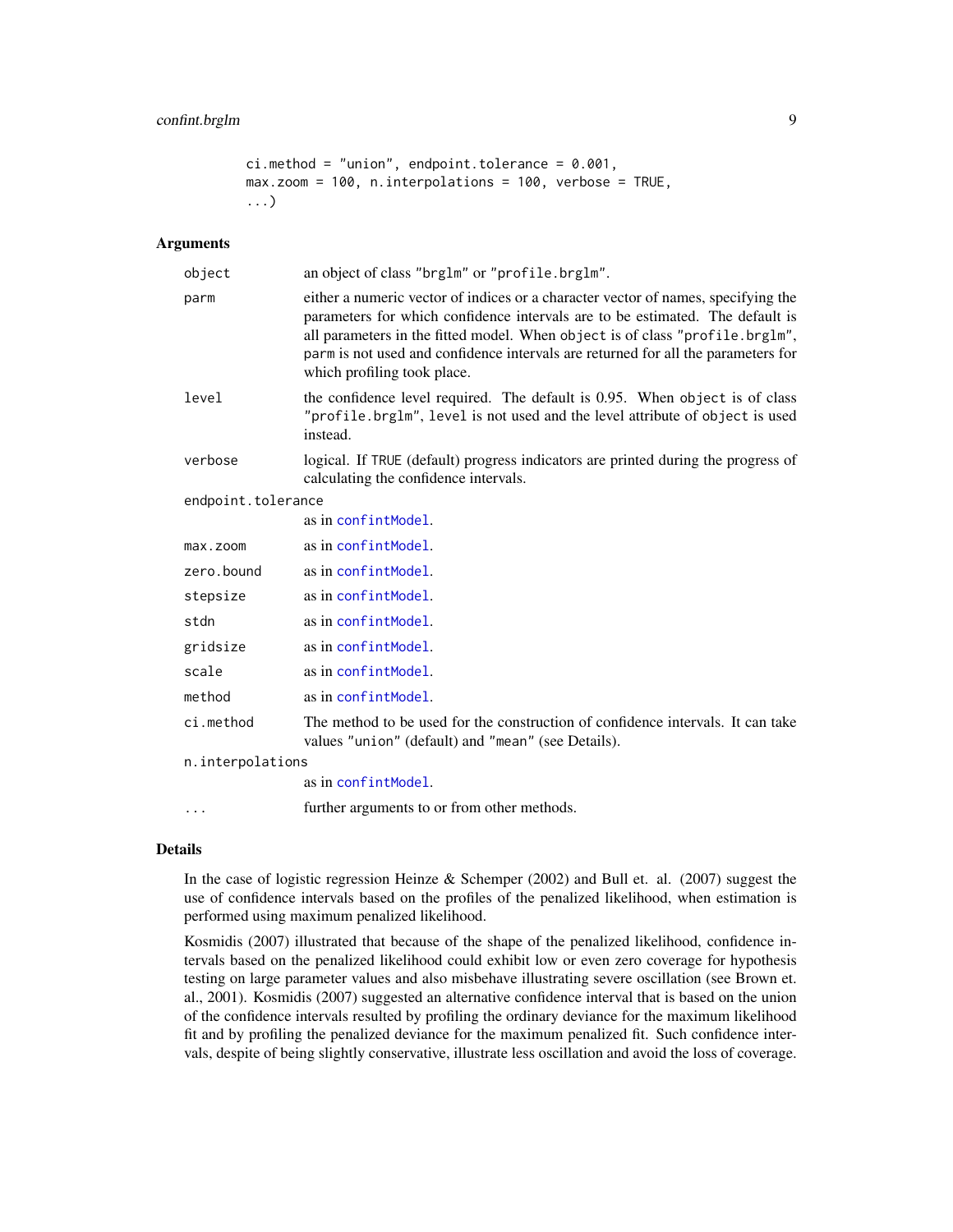Another possibility is to use the mean of the corresponding endpoints instead of "union". Yet unpublished simulation studies suggest that such confidence intervals are not as conservative as the "union" based intervals but illustrate more oscillation, which however is not as severe as in the case of the penalized likelihood based ones.

The properties of the "union" and "mean" confidence intervals extend to all the links that are supported by [brglm](#page-1-1), when estimation is performed using maximum penalized likelihood.

In the case of estimation using modified scores and for models other than logistic, where there is not an objective that is maximized, the profiles of the penalized likelihood for the construction of the "union" and "mean" confidence intervals can be replaced by the profiles of modified score statistic (see [profileObjectives](#page-20-1)).

The confint method for brglm and profile.brglm objects implements the "union" and "mean" confidence intervals. The method is chosen through the ci.method argument.

# Value

A matrix with columns the endpoints of the confidence intervals for the specified (or profiled) parameters.

#### Author(s)

Ioannis Kosmidis, <ioannis.kosmidis@warwick.ac.uk>

# References

Kosmidis, I. and Firth, D. (2020). Jeffreys-prior penalty, finiteness and shrinkage in binomialresponse generalized linear models. *Biometrika*. <https://doi.org/10.1093/biomet/asaa052>

Brown, L. D., Cai, T. T. and DasGupta, A. (2001). Interval estimation for a binomial proportion (with discussion). *Statistical Science* 16, 101–117.

Bull, S. B., Lewinger, J. B. and Lee, S. S. F. (2007). Confidence intervals for multinomial logistic regression in sparse data. *Statistics in Medicine* 26, 903–918.

Heinze, G. and Schemper, M. (2002). A solution to the problem of separation in logistic regression. *Statistics in Medicine* 21, 2409–2419.

Kosmidis, I. (2007). Bias reduction in exponential family nonlinear models. *PhD Thesis*, Department of Statistics, University of Warwick.

#### See Also

[confintModel](#page-0-0), [profileModel](#page-0-0), [profile.brglm](#page-18-1).

### Examples

```
## Begin Example 1
## Not run:
library(MASS)
data(bacteria)
contrasts(bacteria$trt) <- structure(contr.sdif(3),
          dimnames = list(NULL, c("drug", "encourage")))
# fixed effects analyses
```
<span id="page-9-0"></span>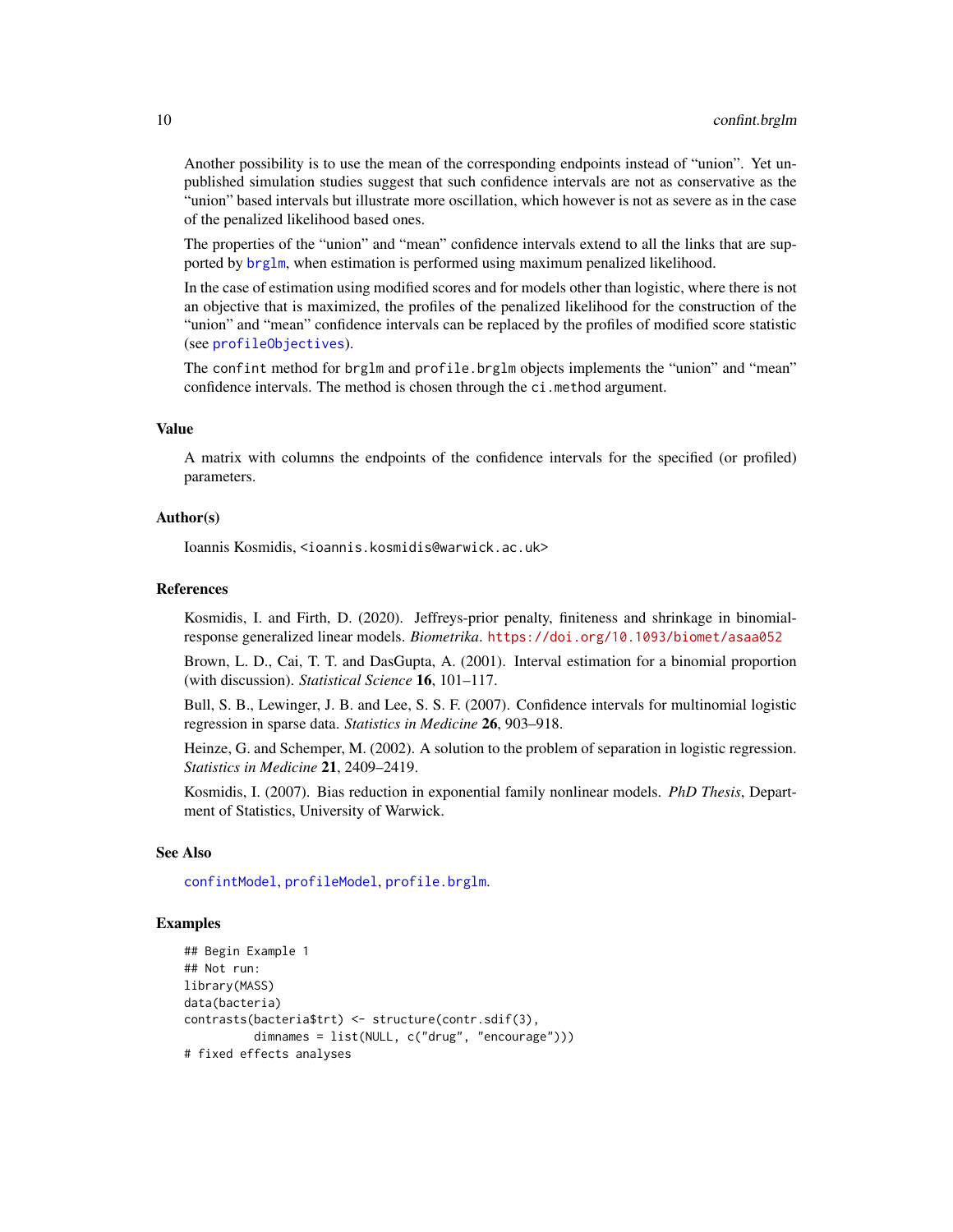#### <span id="page-10-0"></span>gethats and the set of the set of the set of the set of the set of the set of the set of the set of the set of the set of the set of the set of the set of the set of the set of the set of the set of the set of the set of t

```
m.glm.logit \leq brglm(y \sim trt \star week, family = binomial,
                     data = bacteria, method = "glm.fit")m.brglm.logit <- brglm(y \sim trt * week, family = binomial,
                       data = bacteria, method = "brglm.fit")p.glm.logit <- profile(m.glm.logit)
p.brglm.logit <- profile(m.brglm.logit)
#
plot(p.glm.logit)
plot(p.brglm.logit)
# confidence intervals for the glm fit based on the profiles of the
# ordinary deviance
confint(p.glm.logit)
# confidence intervals for the brglm fit
confint(p.brglm.logit, ci.method = "union")
confint(p.brglm.logit, ci.method = "mean")
# A cloglog link
m.brglm.cloglog <- update(m.brglm.logit, family = binomial(cloglog))
p.brglm.cloglog <- profile(m.brglm.cloglog)
plot(p.brglm.cloglog)
confint(m.brglm.cloglog, ci.method = "union")
confint(m.brglm.cloglog, ci.method = "mean")
## End example
## End(Not run)
## Not run:
## Begin Example 2
y \leq -c(1, 1, 0, 0)totals <- c(2, 2, 2, 2)
x1 \leftarrow c(1, 0, 1, 0)x2 \leq -c(1, 1, 0, 0)m1 <- brglm(y/totals \sim x1 + x2, weights = totals,
            family = binomial(cloglog))
p.m1 <- profile(m1)
confint(p.m1, method="zoom")
## End(Not run)
```
<span id="page-10-1"></span>gethats *Calculates the Leverages for a GLM through a C Routine*

# Description

Calculates the leverages of a GLM through a C routine. It is intended to be used only within [brglm.fit](#page-1-2).

### Usage

gethats(nobs, nvars, x.t, XWXinv, ww)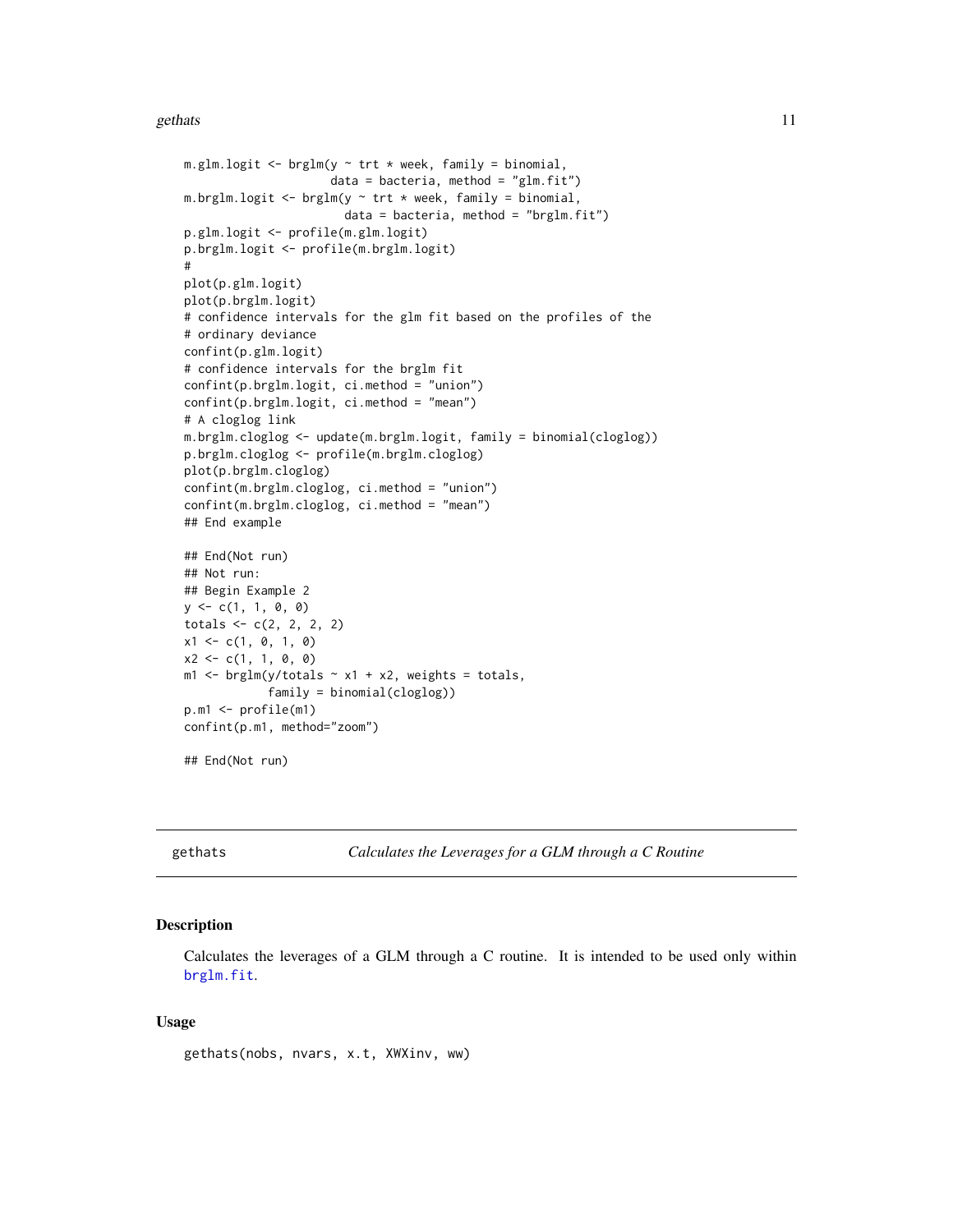#### <span id="page-11-0"></span>Arguments

| nobs   | The number of observations, i.e. $dim(X)[1]$ .                                                                                              |
|--------|---------------------------------------------------------------------------------------------------------------------------------------------|
| nvars  | The number of parameters, i.e. $dim(X)[1]$ , where X is the model matrix, ex-<br>cluding the columns that correspond to aliased parameters. |
| x.t    | $t(X)$ .                                                                                                                                    |
| XWXinv | The inverse of the Fisher information.                                                                                                      |
| ww     | The 'working' weights.                                                                                                                      |

# Value

A vector containing the diagonal elements of the hat matrix.

#### Author(s)

Ioannis Kosmidis, <ioannis.kosmidis@warwick.ac.uk>

# See Also

[hatvalues](#page-0-0), [brglm.fit](#page-1-2)

glm.control1 *Auxiliary for Controlling BRGLM Fitting*

#### Description

Auxiliary function as user interface for [brglm](#page-1-1) fitting. Typically only used when calling brglm or brglm.fit.

#### Usage

```
glm.controll(epsilon = 1e-08, maxit = 25, trace = FALSE, ...)
```
# Arguments

| epsilon | as in glm.control.                                 |
|---------|----------------------------------------------------|
| maxit   | as in glm.control.                                 |
| trace   | as in glm.control.                                 |
|         | further arguments passed to or from other methods. |

#### Details

The only difference with [glm.control](#page-0-0) is that glm.control1 supports further arguments to be passed from other methods. However, this additional arguments have no effect on the resulting list.

# Author(s)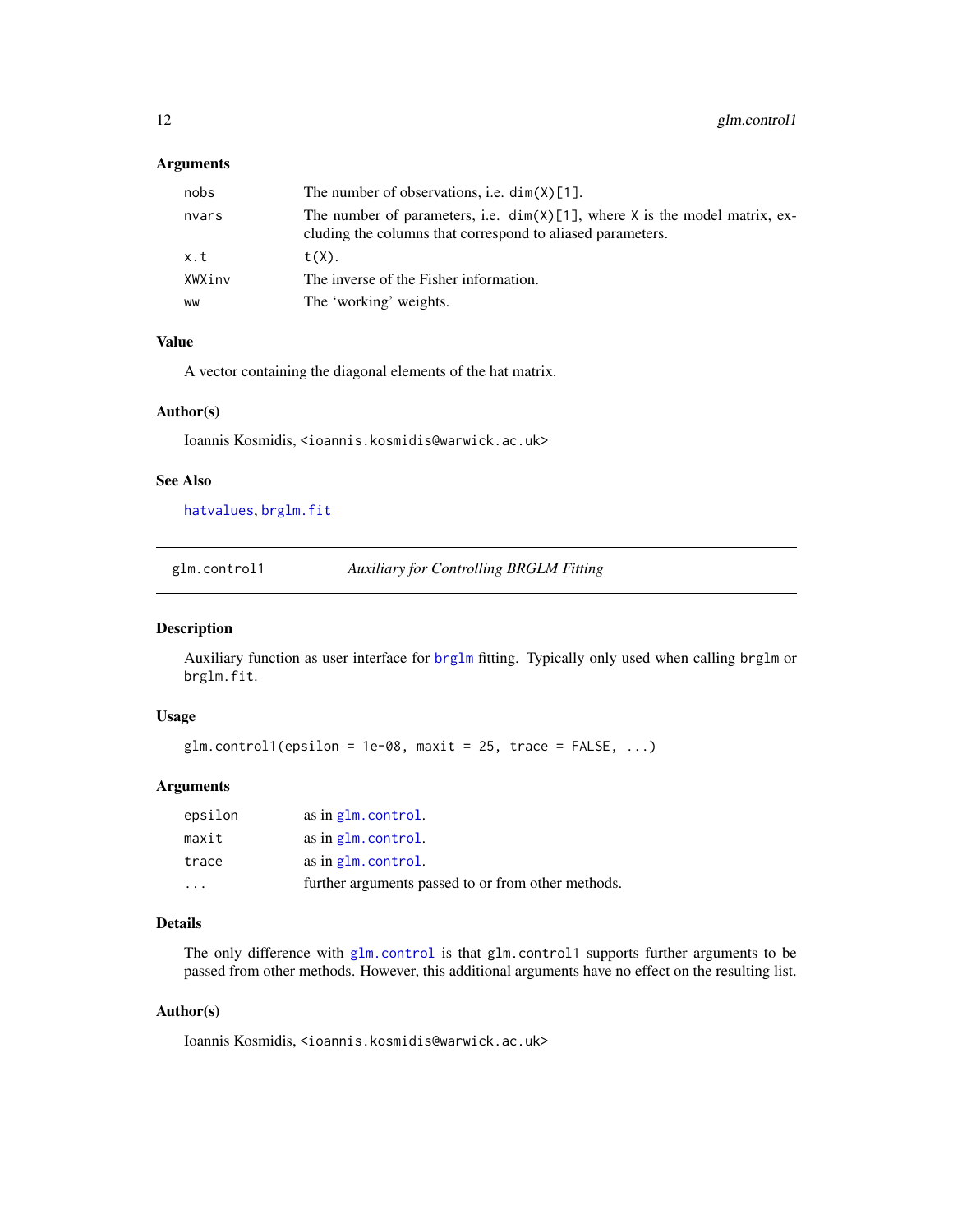<span id="page-12-0"></span>

# Description

The lizards data frame has 23 rows and 6 columns. Variables grahami and opalinus are counts of two lizard species at two different perch heights, two different perch diameters, in sun and in shade, at three times of day.

#### Usage

data(lizards)

# Format

This data frame contains the following columns:

grahami count of grahami lizards

opalinus count of opalinus lizards

height a factor with levels "<5ft", ">=5ft"

diameter a factor with levels "<=2in", ">2in"

light a factor with levels "sunny", "shady"

time a factor with levels "early", "midday", "late"

#### Source

McCullagh, P. and Nelder, J. A. (1989) *Generalized Linear Models* (2nd Edition). London: Chapman and Hall.

Originally from

Schoener, T. W. (1970) Nonsynchronous spatial overlap of lizards in patchy habitats. *Ecology* 51, 408–418.

#### Examples

```
data(lizards)
glm(cbind(grahami, opalinus) ~ height + diameter + light + time,family = binomial, data=lizards)
brglm(cbind(grahami, opalinus) ~ height + diameter + light + time,
    family = binomial, data=lizards)
```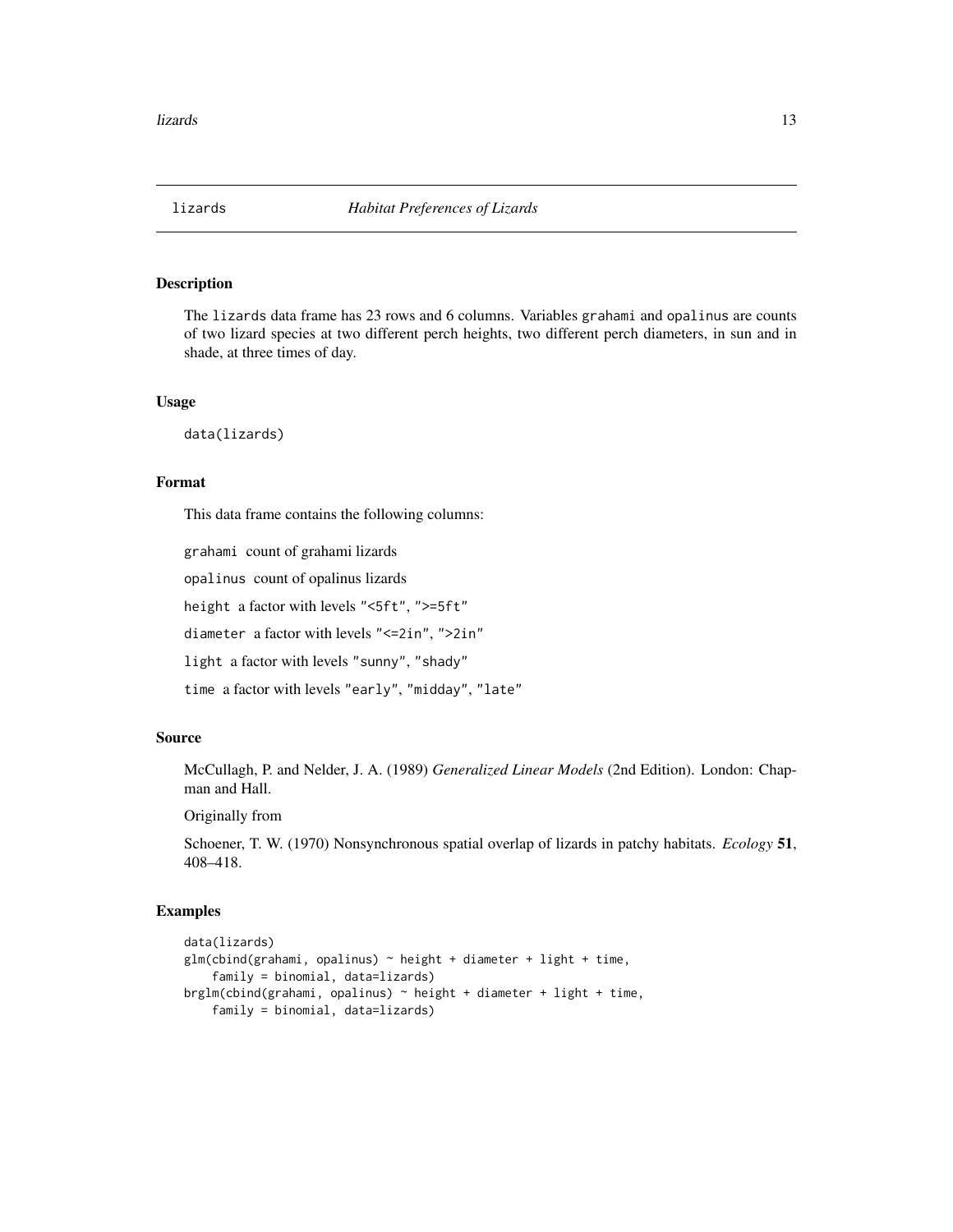<span id="page-13-1"></span><span id="page-13-0"></span>

#### <span id="page-13-2"></span>Description

Get, test and set the functions that calculate the additive modifications to the responses and totals in binomial-response GLMs, for the application of bias-reduction either via modified scores or via maximum penalized likelihood (where penalization is by Jeffreys invariant prior).

#### Usage

 $modifications(family, pl = FALSE)$ 

#### Arguments

| family | a family object of the form binomial $(\text{link} = \text{"link"})$ , where "link" can be<br>one of "logit", "probit", "cloglog" and "cauchit". The usual ways of<br>giving the family name are supported (see family). |
|--------|--------------------------------------------------------------------------------------------------------------------------------------------------------------------------------------------------------------------------|
| pl     | logical determining whether the function returned corresponds to modifications<br>for the penalized maximum likelihood approach or for the modified-scores ap-<br>proach to bias-reduction. Default value is FALSE.      |

# Details

The function returned from modifications accepts the argument p which are the binomial probabilities and returns a list with components ar and at, which are the link-dependent parts of the additive modifications to the actual responses and totals, respectively.

Since the resulting function is used in  $brglm$ . fit, for efficiency reasons no check is made for  $p \geq$  $0 | p \le 1$ , for length(at) == length(p) and for length(ap) == length(p).

#### Construction of custom pseudo-data representations

If  $y^*$  are the pseudo-responses (pseudo-counts) and  $m^*$  are the pseudo-totals then we call the pair  $(y^*, m^*)$  a pseudo-data representation. Both the modified-scores approach and the maximum penalized likelihood have a common property:

there exists  $(y^*, m^*)$  such that if we replace the actual data  $(y, m)$  with  $(y^*, m^*)$  in the expression for the ordinary scores (first derivatives of the likelihood) of a binomial-response GLM, then we end-up either with the modified-scores or with the derivatives of the penalized likelihood (see Kosmidis, 2007, Chapter 5).

Let  $\mu$  be the mean of the binomial response y (i.e.  $\mu = mp$ , where p is the binomial probability corresponding to the count  $y$ ). Also, let  $d$  and  $d'$  denote the first and the second derivatives, respectively, of  $\mu$  with respect to the linear predictor  $\eta$  of the model. All the above are viewed as functions of  $p$ . The pseudo-data representations have the generic form

> pseudo-response :  $y^* = y + ha_r(p)$ pseudo-totals :  $m^* = m + ha_t(p)$ ,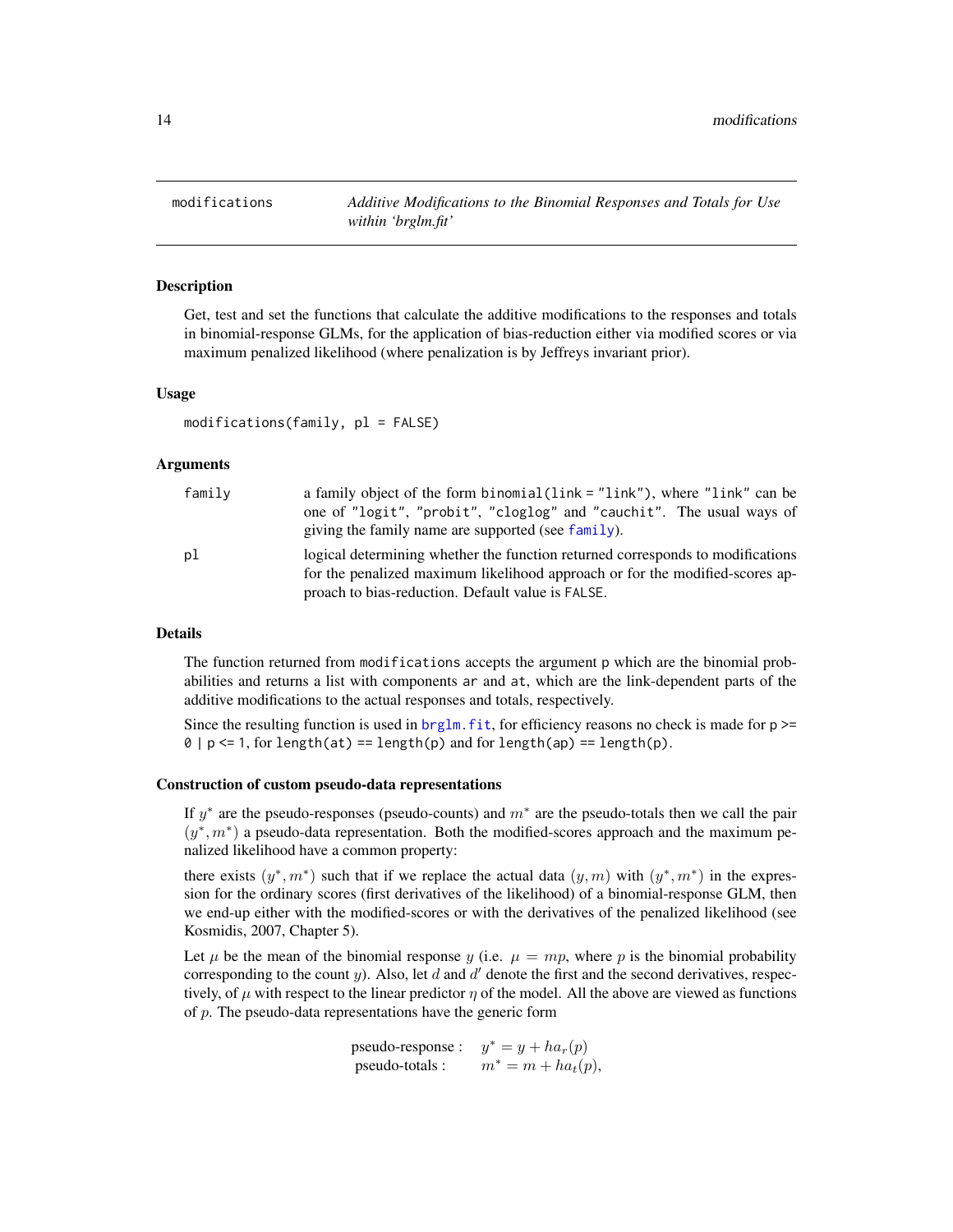#### <span id="page-14-0"></span>modifications and  $\frac{15}{2}$  15

where h is the leverage corresponding to y. The general expressions for  $a_r(p)$  ("r" for "response") and  $a_t(p)$  ("t" for "totals") are:

*modified-scores approach*

$$
a_r(p) = d'(p)/(2w(p))
$$
  

$$
a_t(p) = 0,
$$

*maximum penalized likelihood approach*

$$
a_r(p) = d'(p)/w(p) + p - 0.5
$$
  

$$
a_t(p) = 0.
$$

For supplying  $(y^*, m^*)$  in glm. fit (as is done by brglm. fit), an essential requirement for the pseudo-data representation is that it should mimic the behaviour of the original responses and totals, i.e.  $0 \leq y^* \leq m^*$ . Since  $h \in [0,1]$ , the requirement translates to  $0 \leq a_r(p) \leq a_t(p)$  for every  $p \in (0, 1)$ . However, the above definitions of  $a_r(p)$  and  $a_t(p)$  do not necessarily respect this requirement.

On the other hand, the pair  $(a_r(p), a_t(p))$  is not unique in the sense that for a given link function and once the link-specific structure of the pair has been extrapolated, there is a class of equivalent pairs that can be resulted following only the following two rules:

- add and subtract the same quantity from either  $a_r(p)$  or  $a_t(p)$ .
- if a quantity is to be moved from  $a_r(p)$  to  $a_t(p)$  it first has to be divided by  $-p$ .

For example, in the case of penalized maximum likelihood, the pairs  $(d'(p)/w(p) + p - 0.5, 0)$ and  $\left(\frac{d'(p)}{w(p)} + p, 0.5/p\right)$  are equivalent, in the sense that if the corresponding pseudo-data representations are substituted in the ordinary scores both return the same expression.

So, in order to construct a pseudo-data representation that corresponds to a user-specified link function and has the property  $0 \le a_r(p) \le a_t(p)$  for every  $p \in (0, 1)$ , one merely has to pursue a simple algebraic calculation on the initial pair  $(a_r(p), a_t(p))$  using only the two aforementioned rules until an appropriate pair is resulted. There is always a pair!

Once the pair has been found the following steps should be followed.

- 1. For a user-specified link function the user has to write a modification function with name "br.custom.family" or "pml.custom.family" for pl=FALSE or pl=TRUE, respectively. The function should take as argument the probabilities p and return a list of two vectors with same length as p and with names c("ar","at"). The result corresponds to the pair  $(a_r(p), a_t(p))$ .
- 2. Check if the custom-made modifications function is appropriate. This can be done via the function [checkModifications](#page-13-2) which has arguments fun (the function to be tested) and Length with default value Length=100. Length is to be used when the user-specified link function takes as argument a vector of values (e.g. the logexp link in  $?$ family). Then the value of Length should be the length of that vector.
- 3. Put the function in the search patch so that modifications can find it.
- 4. [brglm](#page-1-1) can now be used with the custom family as [glm](#page-0-0) would be used.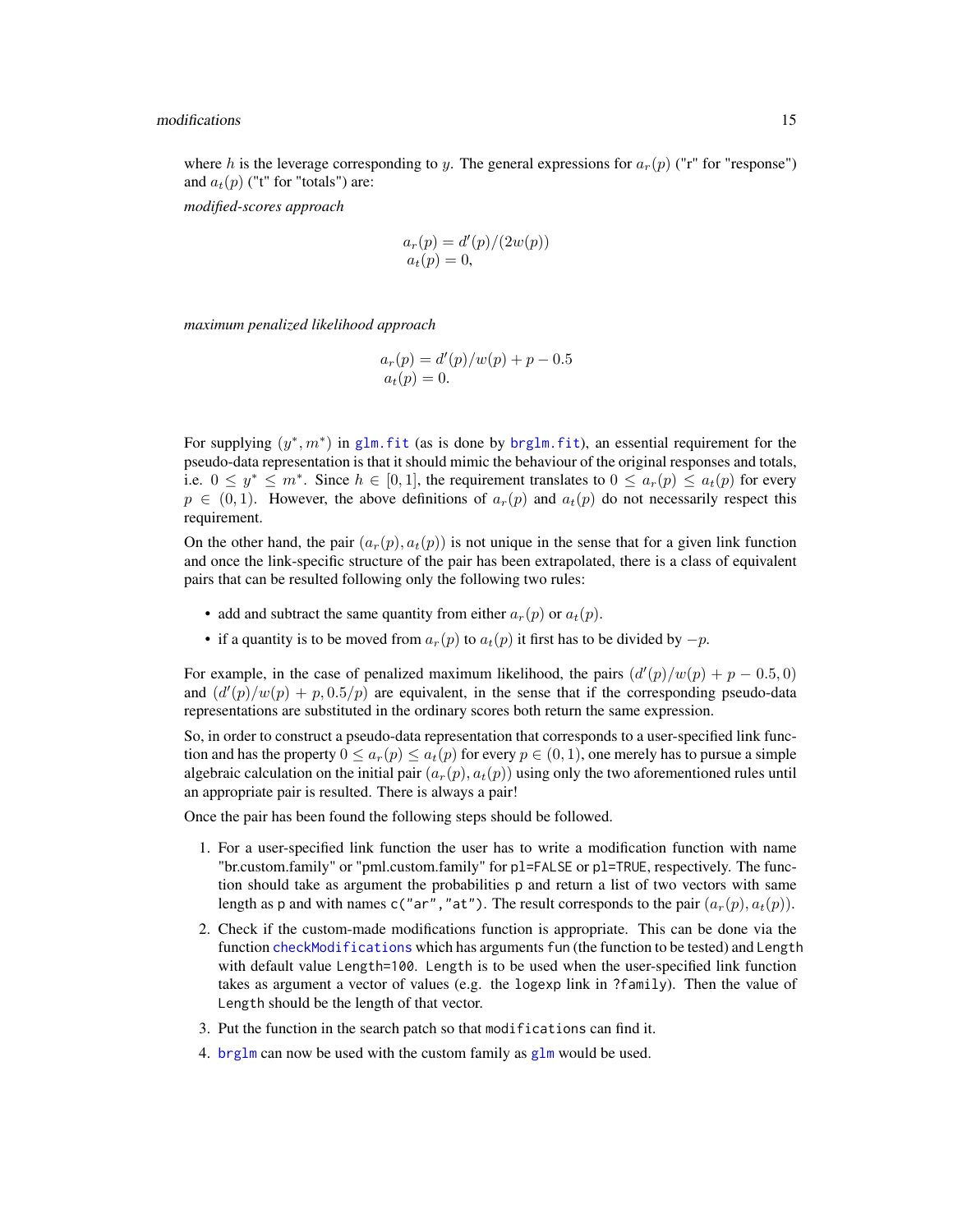The user could also deviate from modified-scores and maximum penalized likelihood and experiment with implemented (or not) links, e.g. probit, constructing his own pseudo-data representations of the aforementioned general form. This could be done by changing the link name, e.g. by

probitt <-make.link(probit) ; probitt\$name <-"probitt"

and then setting a custom br.custom.family that does not necessarily depend on the probit link. Then, brglm could be used with pl=FALSE.

A further generalization would be to completely remove the hat value  $h$  in the generic expression of the pseudo-data representation and have general additive modifications that depend on  $p$ . To do this divide both ar and at by pmax(get("hats",parent.frame()),.Machine\$double.eps) within the custom modification function (see also Examples).

# Author(s)

Ioannis Kosmidis, <ioannis.kosmidis@warwick.ac.uk>

#### References

Kosmidis, I. and Firth, D. (2020). Jeffreys-prior penalty, finiteness and shrinkage in binomialresponse generalized linear models. *Biometrika*. <https://doi.org/10.1093/biomet/asaa052>

Kosmidis, I. (2007). Bias reduction in exponential family nonlinear models. *PhD Thesis*, Department of Statistics, University of Warwick.

#### See Also

[brglm](#page-1-1), [brglm.fit](#page-1-2)

#### Examples

```
## Begin Example 1
## logistic exposure model, following the Example in ?family. See,
## Shaffer, T. 2004. Auk 121(2): 526-540.
# Definition of the link function
logexp \leq function(days = 1) {
 linkfun <- function(mu) qlogis(mu^(1/days))
 linkinv <- function(eta) plogis(eta)^days
 mu.eta <- function(eta) days * plogis(eta)^(days-1) *
        binomial()$mu.eta(eta)
 valideta <- function(eta) TRUE
 link <- paste("logexp(", days, ")", sep="")
 structure(list(linkfun = linkfun, linkinv = linkinv,
   mu.eta = mu.eta, valideta = valideta, name = link),
   class = "link-glm")
}
# Here d(p) = days * p * (1 - p^{(1/days)})# d'(p) = (days - (days + 1) * p'(1/day)) * d(p)# w(p) = \text{days}^2 \times p \times (1-p^2(1/\text{days}))^2 / (1-p)
# Initial modifications, as given from the general expressions above:
```
<span id="page-15-0"></span>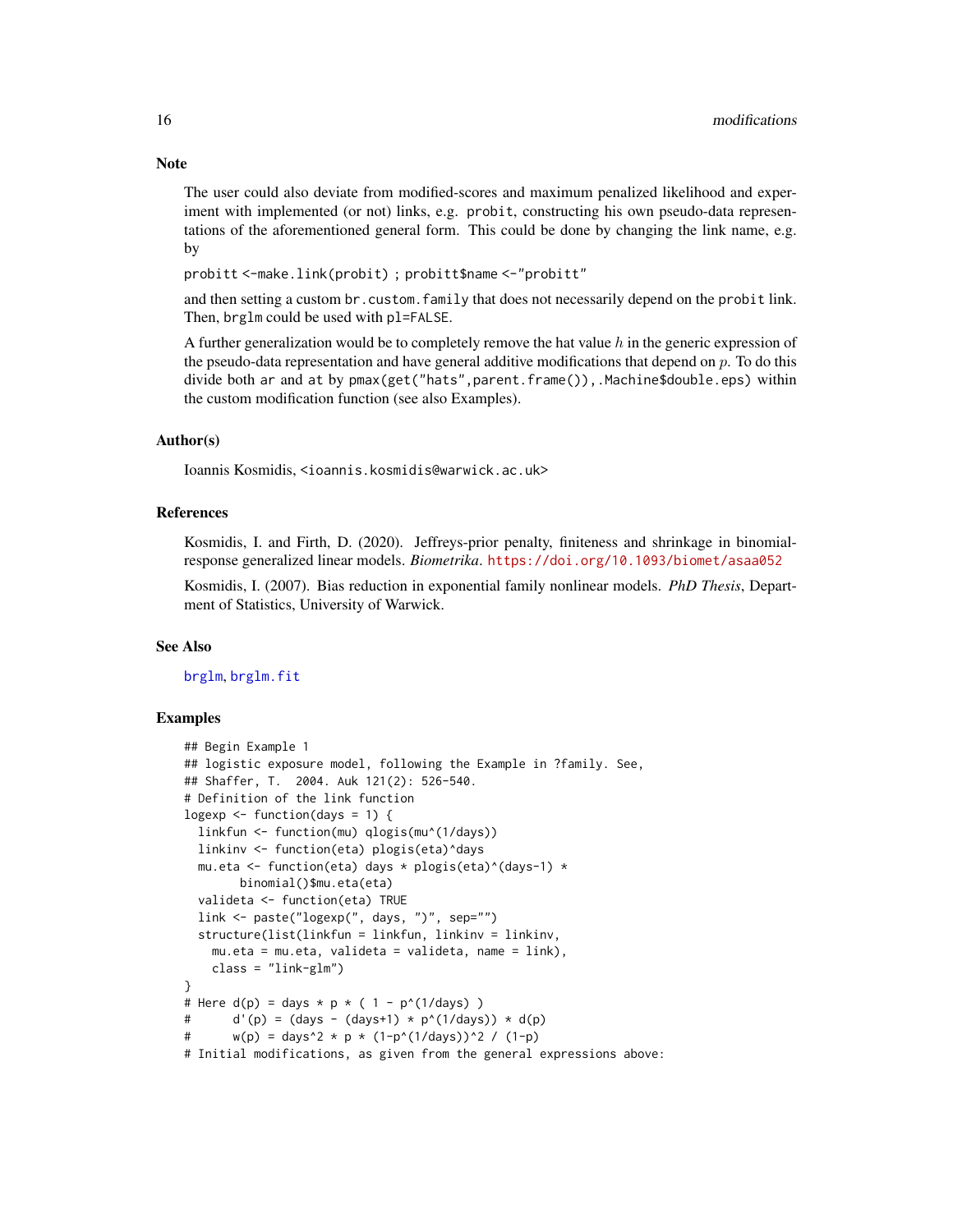```
br.custom.family <- function(p) {
  etas <- binomial(logexp(.days))$linkfun(p)
  # the link function argument `.days' will be detected by lexical
  # scoping. So, make sure that the link-function inputted arguments
  # have unusual names, like `.days' and that
  # the link function enters `brglm' as
  # `family=binomial(logexp(.days))'.
  list(ar = 0.5*(1-p)-0.5*(1-p)*exp(etas)/days,at = 0 \times p/p) # so that to fix the length of at
}
.days <-3
# `.days' could be a vector as well but then it should have the same
# length as the number of observations (`length(.days)' should be
# equal to `length(p)'). In this case, `checkModifications' should
# have argument `Length=length(.days)'.
#
# Check:
## Not run: checkModifications(br.custom.family)
# OOOPS error message... the condition is not satisfied
#
# After some trivial algebra using the two allowed operations, we
# get new modifications:
br.custom.family <- function(p) {
  etas <- binomial(logexp(.days))$linkfun(p)
  list(ar=0.5*p/p, # so that to fix the length of ar
       at=0.5+exp(etas)*(1-p)/(2*p*.days))
}
# Check:
checkModifications(br.custom.family)
# It is OK.
# Now,
modifications(binomial(logexp(.days)))
# works.
# Notice that for `.days <- 1', `logexp(.days)' is the `logit' link
# model and `a_r=0.5', `a_t=1'.
# In action:
library(MASS)
example(birthwt)
m.glm <- glm(formula = low ~ ., family = binomial, data = bwt)
.days <- bwt$age
m.glm.logexp <- update(m.glm,family=binomial(logexp(.days)))
m.brglm.logexp <- brglm(formula = low \sim ., family =
binomial(logexp(.days)), data = bwt)
# The fit for the `logexp' link via maximum likelihood
m.glm.logexp
# and the fit for the `logexp' link via modified scores
m.brglm.logexp
## End Example
## Begin Example 2
## Another possible use of brglm.fit:
## Deviating from bias reducing modified-scores:
## Add 1/2 to the response of a probit model.
y \leftarrow c(1, 2, 3, 4)
```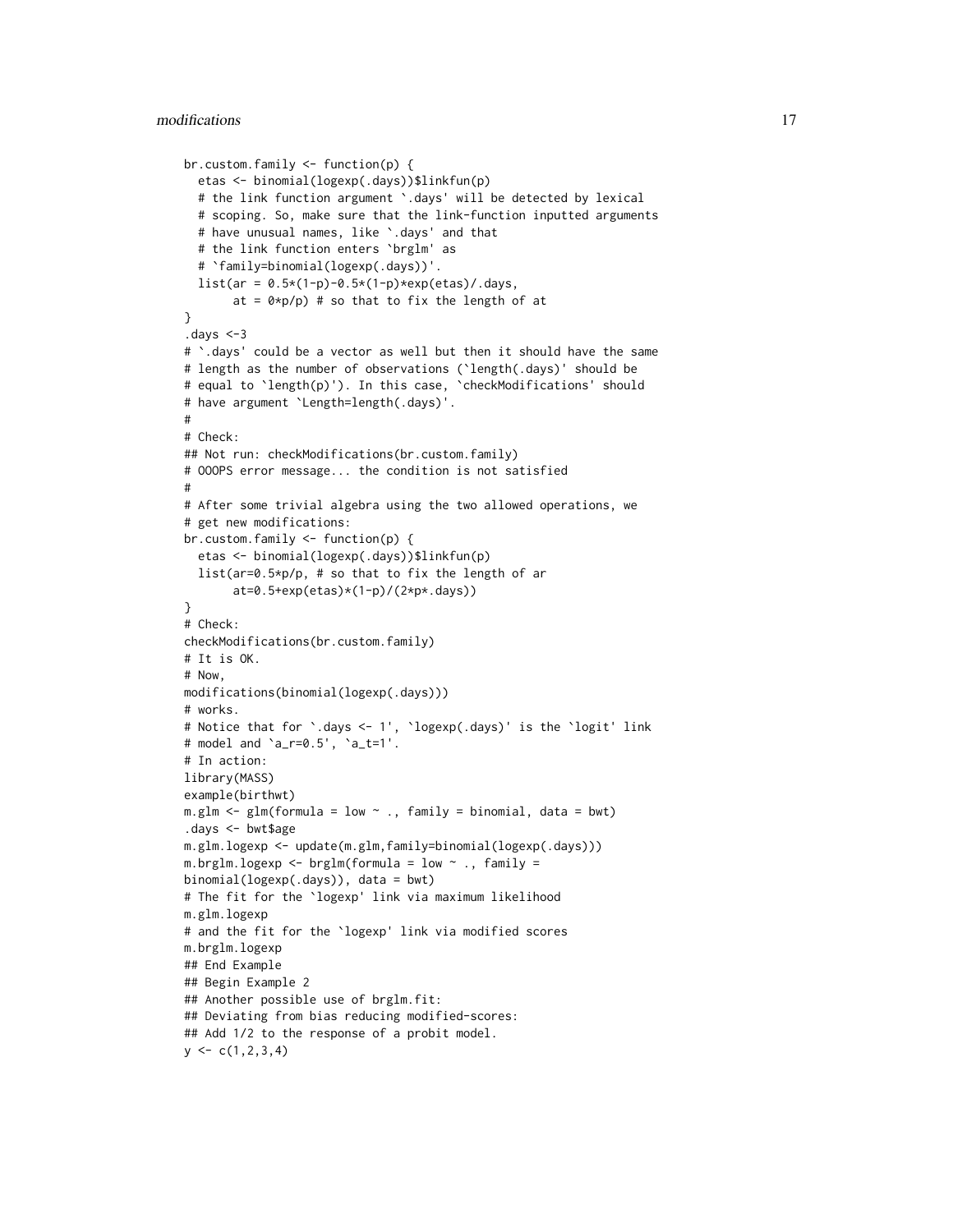```
\text{totals} < -c(5, 5, 5, 5)x1 \leftarrow c(1, 0, 1, 0)x2 \leq -c(1,1,0,0)my.probit <- make.link("probit")
my.probit$name <- "my.probit"
br.custom.family <- function(p) {
   h <- pmax(get("hats",parent.frame()),.Machine$double.eps)
   list(ar=0.5/h,at=1/h)
}
m1 <- brglm(y/totals~x1+x2,weights=totals,family=binomial(my.probit))
m2 <- glm((y+0.5)/(totals+1)~x1+x2,weights=totals+1,family=binomial(probit))
# m1 and m2 should be the same.
# End example
# Begin example 3: Maximum penalized likelihood for logistic regression,
# with the penalty being a powerof the Jeffreys prior (`.const` below)
# Setup a custom logit link
mylogit <- make.link("logit")
mylogit$name <- "mylogit"
## Set-up the custom family
br.custom.family <- function(p) {
     list(ar = .const * p/p, at = 2 * .const * p/p)
}
data("lizards")
## The reduced-bias fit is
.const <- 1/2
brglm(cbind(grahami, opalinus) ~ height + diameter +
          light + time, family = binomial(mylogit), data=lizards)
## which is the same as what brglm does by default for logistic regression
brglm(cbind(grahami, opalinus) ~ height + diameter +
          light + time, family = binomial(logit), data=lizards)
## Stronger penalization (e.g. 5/2) can be achieved by
.const <- 5/2
brglm(cbind(grahami, opalinus) ~ height + diameter +light + time, family = binomial(mylogit), data=lizards)
# End example
```
<span id="page-17-1"></span>plot.profile.brglm *Plot methods for 'profile.brglm' objects*

#### **Description**

plot.profile.brglm plots the objects of class "profileModel" that are contained in an object of class "profile.brglm". pairs.profile.brglm is a diagnostic tool that plots pairwise profile traces.

#### Usage

```
## S3 method for class 'profile.brglm'
plot(x, signed = FALSE, interpolate = TRUE,n.interpolations = 100, print.grid.points = FALSE, ...)
```
<span id="page-17-0"></span>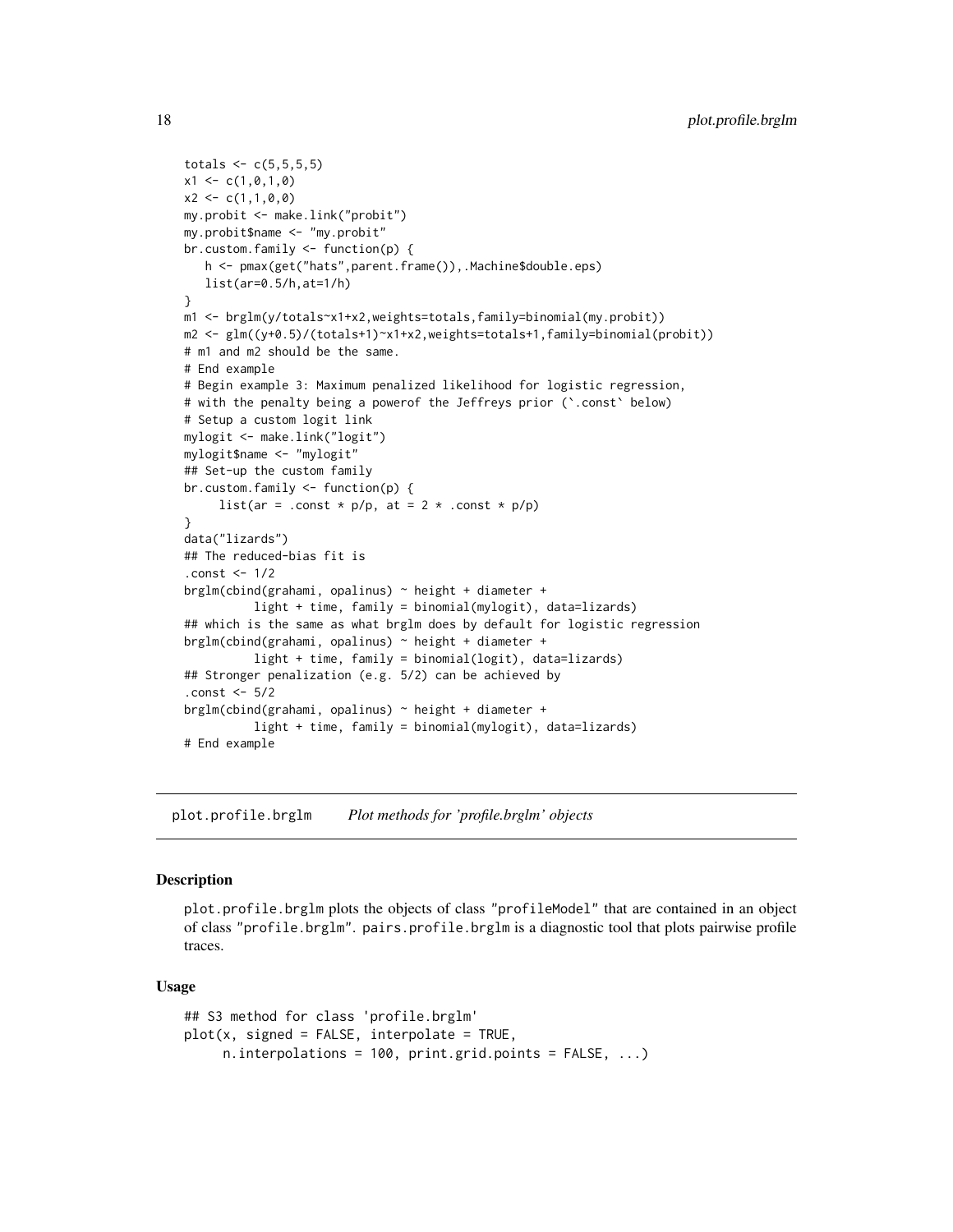```
## S3 method for class 'profile.brglm'
pairs(x, colours = 2:3, ...)
```
# Arguments

| X                 | a "profile.brglm" object.                          |
|-------------------|----------------------------------------------------|
| signed            | as in plot.profileModel.                           |
| interpolate       | as in plot.profileModel.                           |
| n.interpolations  |                                                    |
|                   | as in plot.profileModel.                           |
| print.grid.points |                                                    |
|                   | as in plot.profileModel.                           |
| colours           | as in plot.profileModel.                           |
|                   | further arguments passed to or from other methods. |

# Details

See Details in [plot.profileModel](#page-0-0).

# Author(s)

Ioannis Kosmidis, <ioannis.kosmidis@warwick.ac.uk>

# See Also

[plot.profileModel](#page-0-0), [profile.brglm](#page-18-1).

# Examples

# see example in 'confint.brglm'.

<span id="page-18-1"></span>profile.brglm *Calculate profiles for objects of class 'brglm'.*

# Description

Creates "profile.brglm" objects to be used for the calculation of confidence intervals and for plotting.

# Usage

```
## S3 method for class 'brglm'
profile(fitted, gridsize = 10, stdn = 5,
        stepsize = 0.5, level = 0.95,
        which = 1:length(coef(fitted)), verbose = TRUE,
        zero.bound = 1e-08, scale = FALSE, ...)
```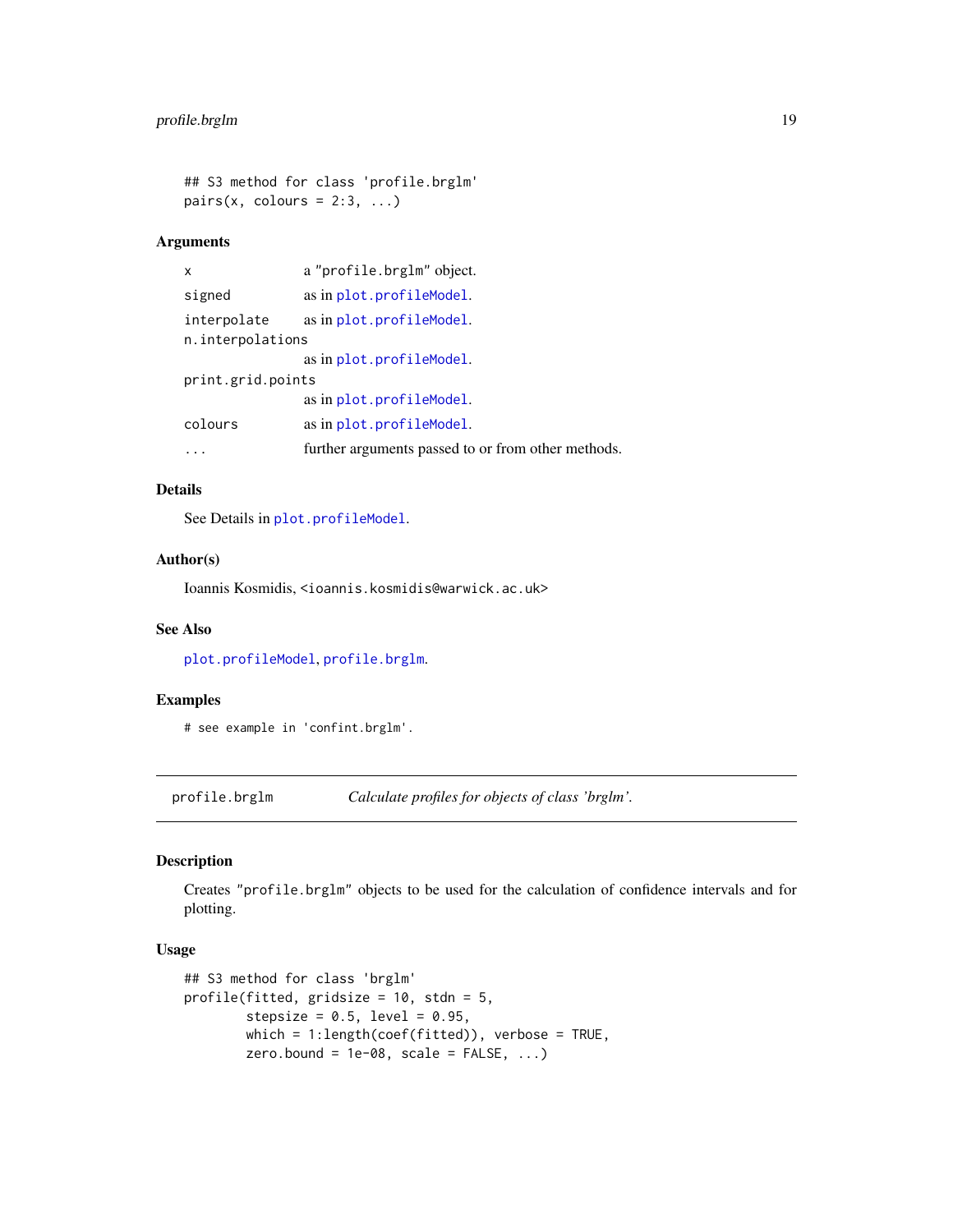# Arguments

| fitted     | an object of class "brglm".                                        |
|------------|--------------------------------------------------------------------|
| gridsize   | as in profileModel.                                                |
| stdn       | as in profileModel.                                                |
| stepsize   | as in profileModel.                                                |
| level      | qchisq(level, 1) indicates the range that the profiles must cover. |
| which      | as in profileModel.                                                |
| verbose    | as in profileModel.                                                |
| zero.bound | as in profileModel.                                                |
| scale      | as in profileModel.                                                |
| $\cdots$   | further arguments passed to or from other methods.                 |

# Details

profile.brglm calculates the profiles of the appropriate objectives to be used for the construction of confidence intervals for the bias-reduced estimates (see [confint.brglm](#page-7-1) for the objectives that are profiled).

#### Value

An object of class "profile.glm" with attribute "level" corresponding to the argument level. The object supports the methods [print](#page-0-0), [plot](#page-0-0), [pairs](#page-0-0) and [confint](#page-0-0) and it is a list of the components:

| profilesML | a "profileModel" object containing the profiles of the ordinary deviance for<br>the maximum likelihood fit corresponding to fitted.                                                                                                                                                                                                                                                                                  |
|------------|----------------------------------------------------------------------------------------------------------------------------------------------------------------------------------------------------------------------------------------------------------------------------------------------------------------------------------------------------------------------------------------------------------------------|
| profilesBR | NULL if method = "glm. fit" in brglm. If method = "brglm. fit" and $p1 =$<br>TRUE, profilesBR is a "profileModel" object containing the profiles of the<br>penalized deviance for the parameters of fitted. If method = "brglm.fit"<br>and $p1$ = FALSE profiles BR is a "profile Model" object containing the profiles<br>of the modified score statistic (see profile objectives) for the parameters of<br>fitted. |

#### Note

Objects of class "profile.brglm" support the methods:

- printwhich prints the "level" attribute of the object, as well as the supported methods.
- confintsee [confint.brglm](#page-7-1).
- plotsee [plot.profile.brglm](#page-17-1).
- pairssee [plot.profile.brglm](#page-17-1).

#### Author(s)

<span id="page-19-0"></span>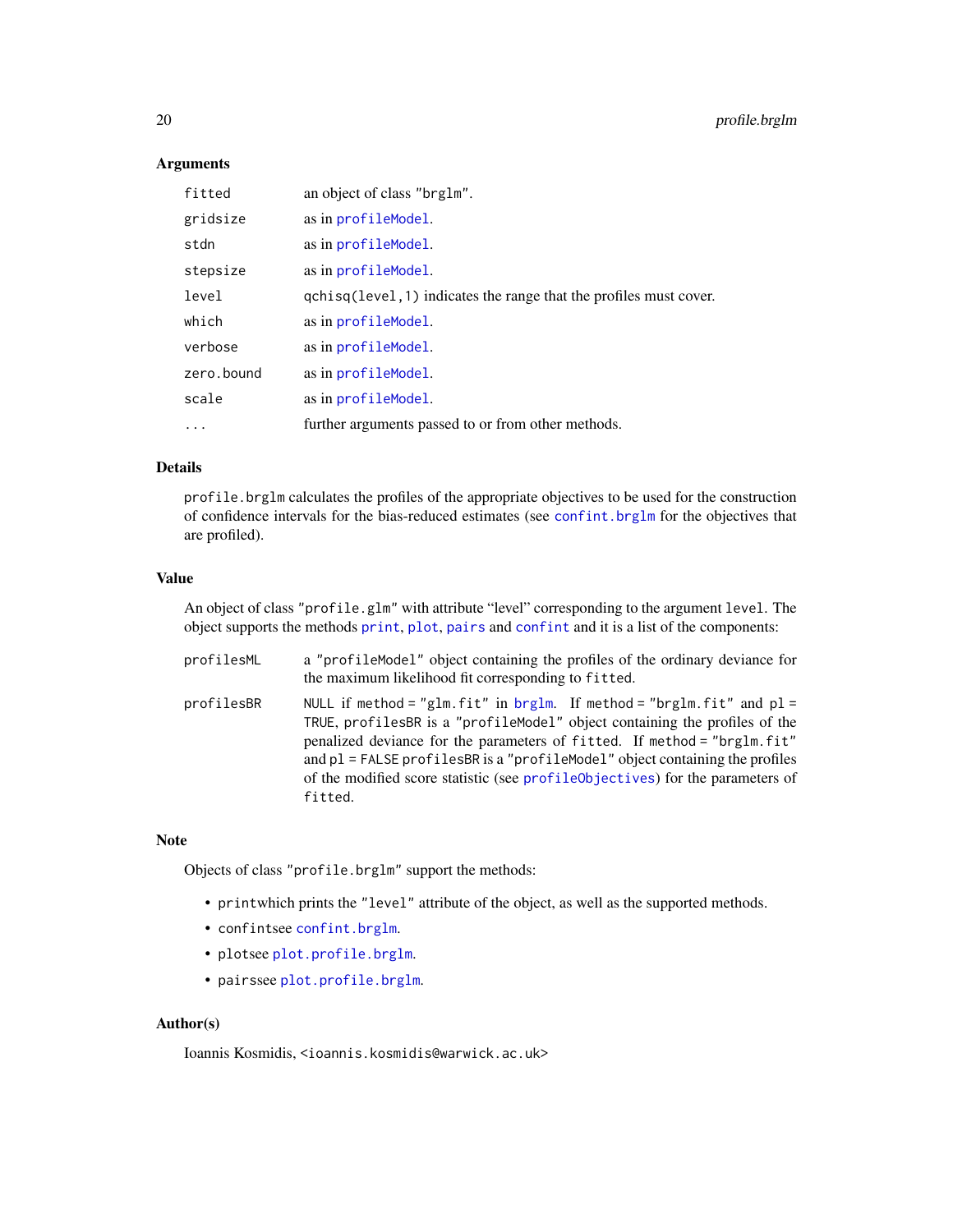# <span id="page-20-0"></span>profileObjectives-brglm 21

#### See Also

[profileModel](#page-0-0), [profile.brglm](#page-18-1).

#### Examples

# see example in 'confint.brglm'.

profileObjectives-brglm

*Objectives to be profiled*

#### <span id="page-20-1"></span>Description

Objectives that are used in [profile.brglm](#page-18-1)

#### Usage

penalizedDeviance(fm, X, dispersion = 1)

```
modifiedScoreStatistic(fm, X, dispersion = 1)
```
# Arguments

| fm         | the restricted fit.                            |
|------------|------------------------------------------------|
| X          | the model matrix of the fit on all parameters. |
| dispersion | the dispersion parameter.                      |

# Details

These objectives follow the specifications for objectives in the profileModel package and are used from profile.brglm.

penalizedDeviance returns a deviance-like value corresponding to a likelihood function penalized by Jeffreys invariant prior. It has been used by Heinze & Schemper (2002) and by Bull et. al. (2002) for the construction of confidence intervals for the bias-reduced estimates in logistic regression. The X argument is the model matrix of the full (not the restricted) fit.

modifiedScoreStatistic mimics [RaoScoreStatistic](#page-0-0) in profileModel, but with the ordinary scores replaced with the modified scores used for bias reduction. The argument X has the same interpretation as for penalizedDeviance.

#### Value

A scalar.

# Author(s)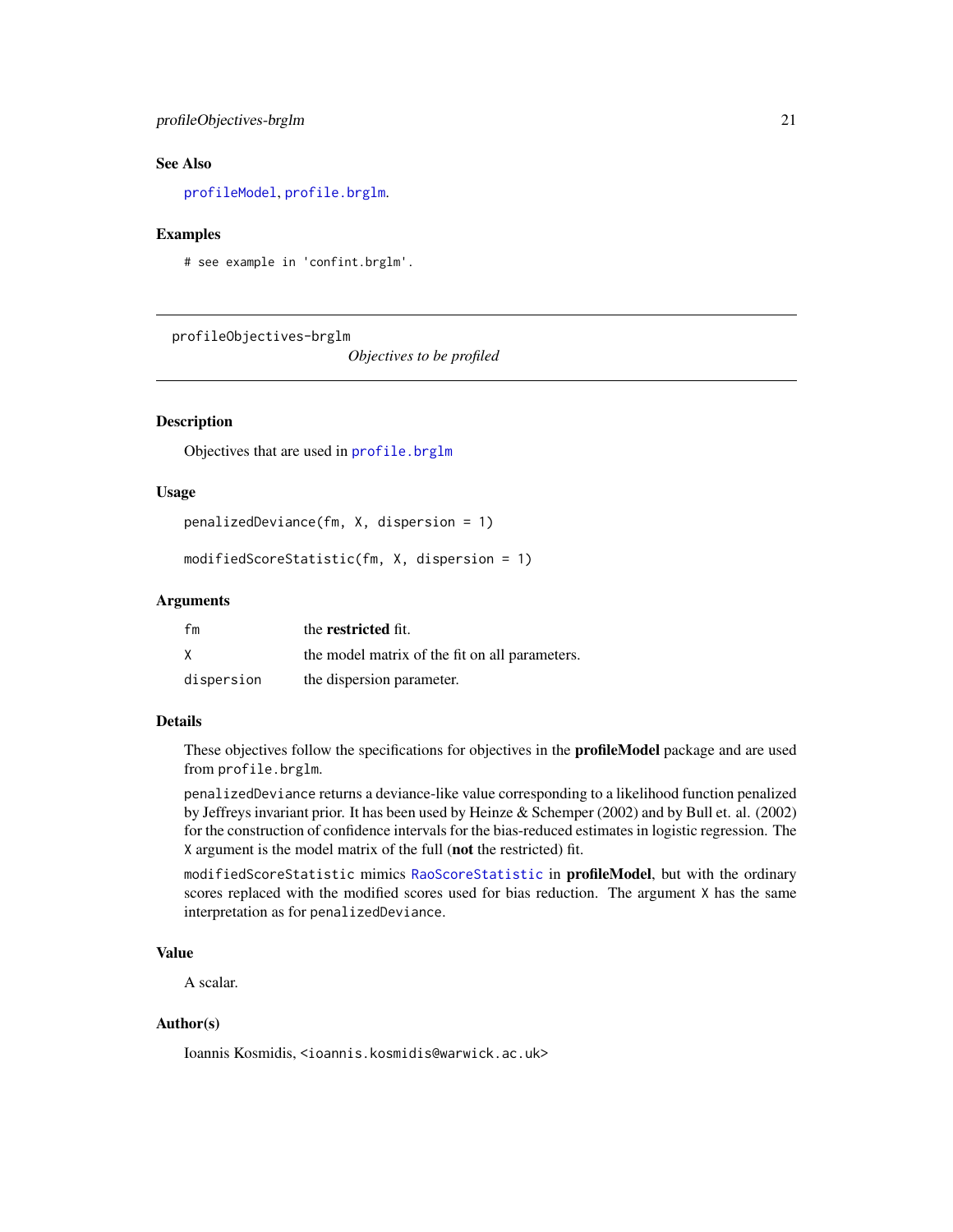#### <span id="page-21-0"></span>References

Kosmidis, I. and Firth, D. (2020). Jeffreys-prior penalty, finiteness and shrinkage in binomialresponse generalized linear models. *Biometrika*. <https://doi.org/10.1093/biomet/asaa052>

Bull, S. B., Lewinger, J. B. and Lee, S. S. F. (2007). Confidence intervals for multinomial logistic regression in sparse data. *Statistics in Medicine* 26, 903–918.

Heinze, G. and Schemper, M. (2002). A solution to the problem of separation in logistic regression. *Statistics in Medicine* 21, 2409–2419.

#### See Also

[profileModel](#page-0-0), [profile.brglm](#page-18-1).

separation.detection *Separation Identification.*

#### Description

Provides a tool for identifying whether or not separation has occurred.

#### Usage

separation.detection(fit, nsteps = 30)

# **Arguments**

| fit    | the result of a $g1m$ call.                                            |
|--------|------------------------------------------------------------------------|
| nsteps | Starting from maxit = 1, the GLM is refitted for maxit = 2, maxit = 3, |
|        | $maxit = nsteps$ . Default value is 30.                                |

# Details

Identifies separated cases for binomial-response GLMs, by refitting the model. At each iteration the maximum number of allowed IWLS iterations is fixed starting from 1 to nsteps (by setting control = [glm](#page-0-0).control (maxit = j), where j takes values 1, ..., nsteps in glm). For each value of maxit, the estimated asymptotic standard errors are divided to the corresponding ones resulted for control = glm.control (maxit = 1). Based on the results in Lesaffre & Albert (1989), if the sequence of ratios in any column of the resulting matrix diverges, then separation occurs and the maximum likelihood estimate for the corresponding parameter has value minus or plus infinity.

#### Value

A matrix of dimension nsteps by length(coef(fit)), that contains the ratios of the estimated asymptotic standard errors.

# Author(s)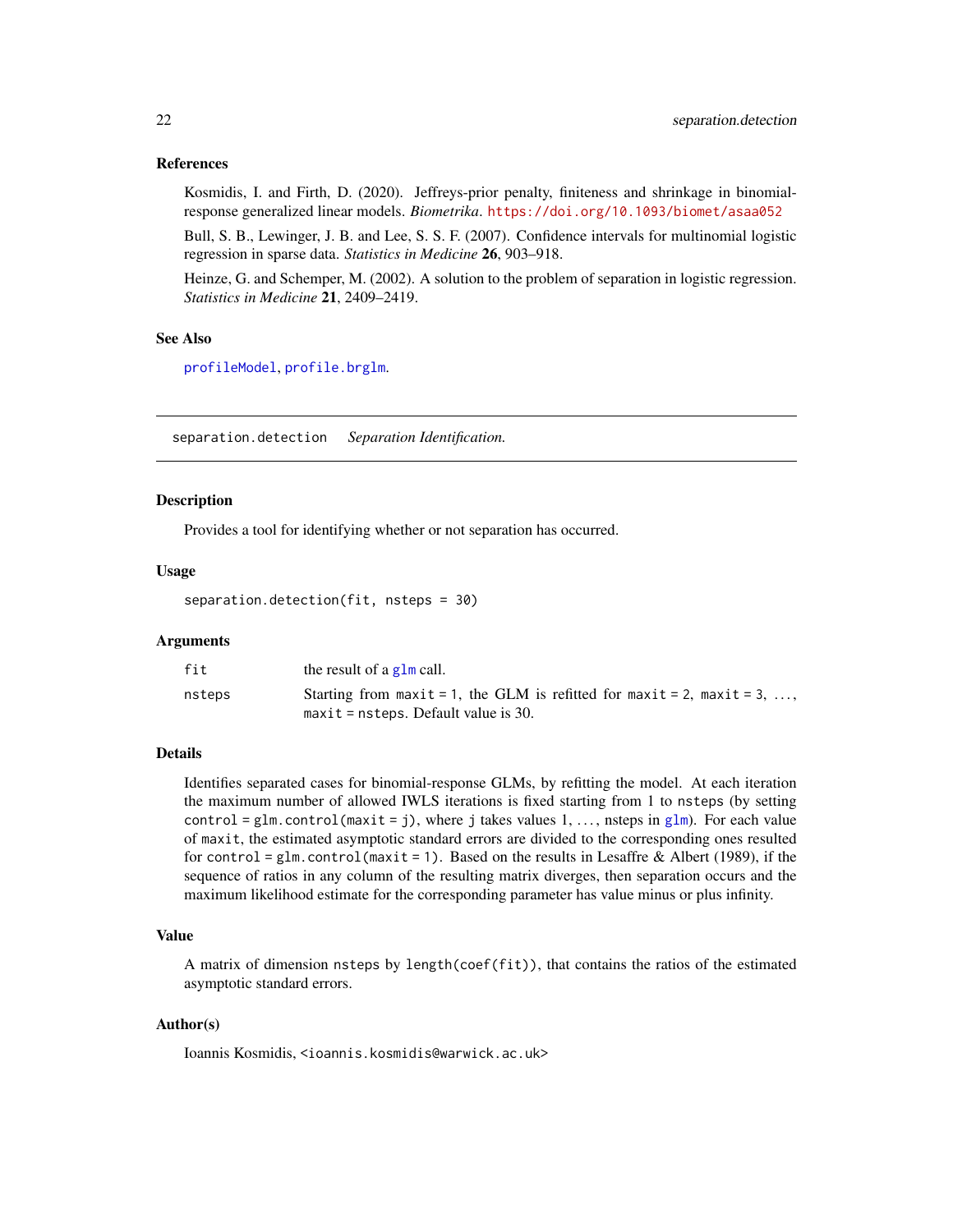# References

Kosmidis, I. and Firth, D. (2020). Jeffreys-prior penalty, finiteness and shrinkage in binomialresponse generalized linear models. *Biometrika*. <https://doi.org/10.1093/biomet/asaa052>

Lesaffre, E. and Albert, A. (1989). Partial separation in logistic discrimination. *J. R. Statist. Soc. B*, 51, 109–116.

## Examples

```
## Begin Example
y \leftarrow c(1,1,0,0)totals \leftarrow c(2,2,2,2)x1 \leftarrow c(1, 0, 1, 0)x2 \leq c(1,1,0,0)m1 \leftarrow glm(y/totals \sim x1 + x2, weights = totals, family = binomial())
# No warning from glm...
m1
# However estimates for (Intercept) and x2 are unusually large in
# absolute value... Investigate further:
#
separation.detection(m1,nsteps=30)
# Note that the values in the column for (Intercept) and x2 diverge,
# while for x1 converged. Hence, separation has occurred and the
# maximum lieklihood estimate for (Intercept) is minus infinity and
# for x2 is plus infinity. The signs for infinity are taken from the
# signs of (Intercept) and x1 in coef(m1).
## End Example
```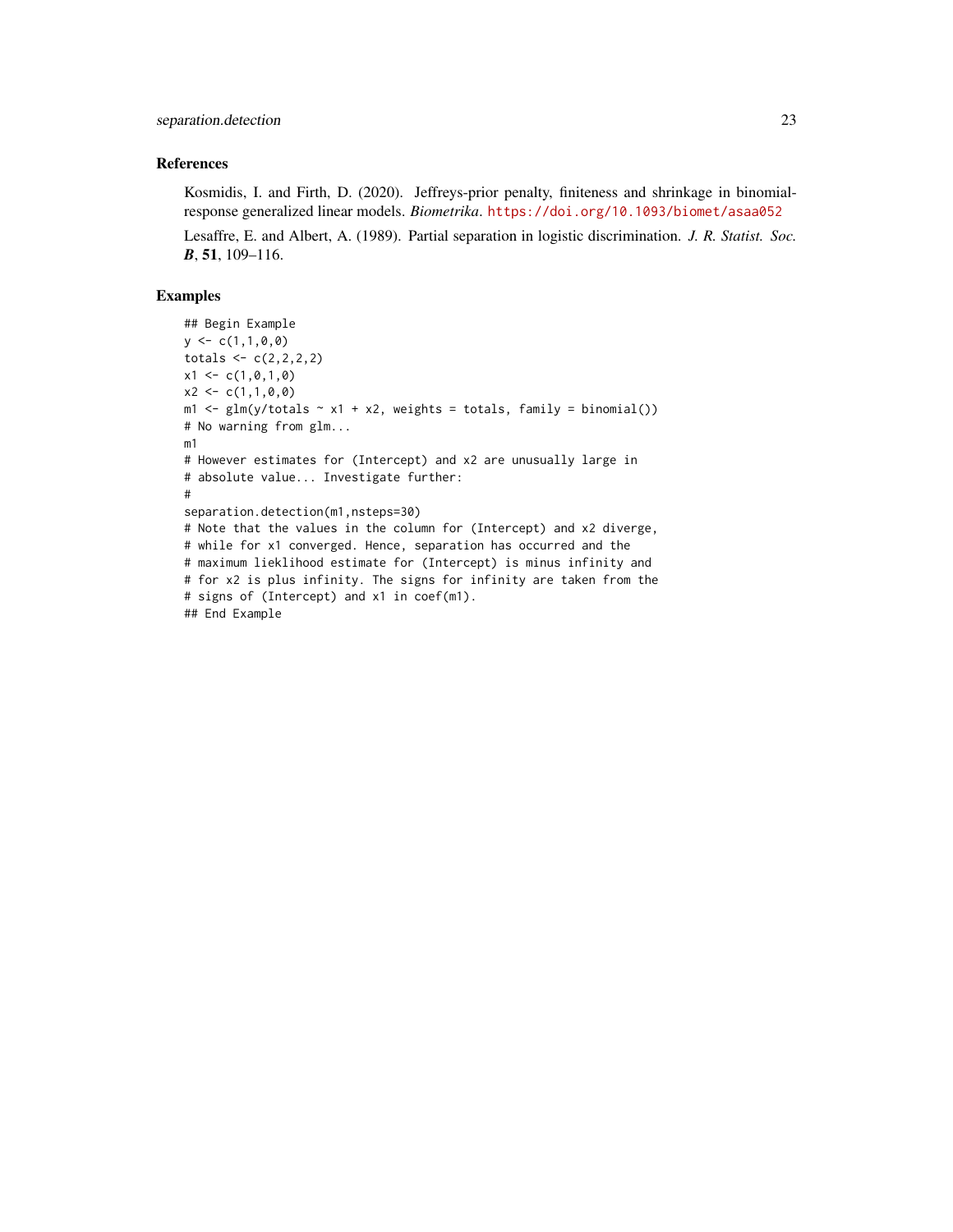# <span id="page-23-0"></span>Index

```
∗ datasets
    lizards, 13
∗ dplot
    plot.profile.brglm, 18
∗ hplot
    plot.profile.brglm, 18
∗ htest
    confint.brglm, 8
∗ iteration
   brglm, 2
   brglm.control, 7
    glm.control1, 12
∗ models
   brglm, 2
    confint.brglm, 8
    modifications, 14
    profile.brglm, 19
    profileObjectives-brglm, 21
    22
∗ regression
   brglm, 2
    gethats, 11
    modifications, 14
∗ utilities
    22
add1, 5
anova, 5
```
brglm, [2,](#page-1-0) *[4](#page-3-0)*, *[7,](#page-6-0) [8](#page-7-0)*, *[10](#page-9-0)*, *[12](#page-11-0)*, *[15,](#page-14-0) [16](#page-15-0)*, *[20](#page-19-0)* brglm.control, *[3](#page-2-0)*, [7](#page-6-0) brglm.fit, *[7,](#page-6-0) [8](#page-7-0)*, *[11,](#page-10-0) [12](#page-11-0)*, *[14–](#page-13-0)[16](#page-15-0)*

```
cat, 8
checkModifications, 15
checkModifications (modifications), 14
coefficients, 5
confint, 20
confint.brglm, 8, 20
confint.profile.brglm (confint.brglm), 8
```
confintModel, *[9,](#page-8-0) [10](#page-9-0)* drop1, *[5](#page-4-0)* family, *[6](#page-5-0)*, *[14](#page-13-0)* gethats, *[3](#page-2-0)*, [11](#page-10-0) glm, *[2–](#page-1-0)[6](#page-5-0)*, *[15](#page-14-0)*, *[22](#page-21-0)* glm.control, *[12](#page-11-0)* glm.control1, [12](#page-11-0) glm.fit, *[3](#page-2-0)*, *[6](#page-5-0)*, *[15](#page-14-0)* hatvalues, *[3](#page-2-0)*, *[12](#page-11-0)* lizards, [13](#page-12-0) modifications, *[3,](#page-2-0) [4](#page-3-0)*, *[6](#page-5-0)*, [14](#page-13-0) modifiedScoreStatistic *(*profileObjectives-brglm*)*, [21](#page-20-0) pairs, *[20](#page-19-0)* pairs.profile.brglm *(*plot.profile.brglm*)*, [18](#page-17-0) penalizedDeviance *(*profileObjectives-brglm*)*, [21](#page-20-0) plot, *[20](#page-19-0)* plot.profile.brglm, [18,](#page-17-0) *[20](#page-19-0)* plot.profileModel, *[19](#page-18-0)* predict, *[5](#page-4-0)* print, *[5](#page-4-0)*, *[20](#page-19-0)* print.brglm *(*brglm*)*, [2](#page-1-0) print.profile.brglm *(*profile.brglm*)*, [19](#page-18-0) print.summary.brglm *(*brglm*)*, [2](#page-1-0) profile.brglm, *[10](#page-9-0)*, *[19](#page-18-0)*, [19,](#page-18-0) *[21,](#page-20-0) [22](#page-21-0)* profileModel, *[10](#page-9-0)*, *[20](#page-19-0)[–22](#page-21-0)* profileObjectives, *[8](#page-7-0)*, *[10](#page-9-0)*, *[20](#page-19-0)* profileObjectives *(*profileObjectives-brglm*)*, [21](#page-20-0) profileObjectives-brglm, [21](#page-20-0)

RaoScoreStatistic, *[21](#page-20-0)*